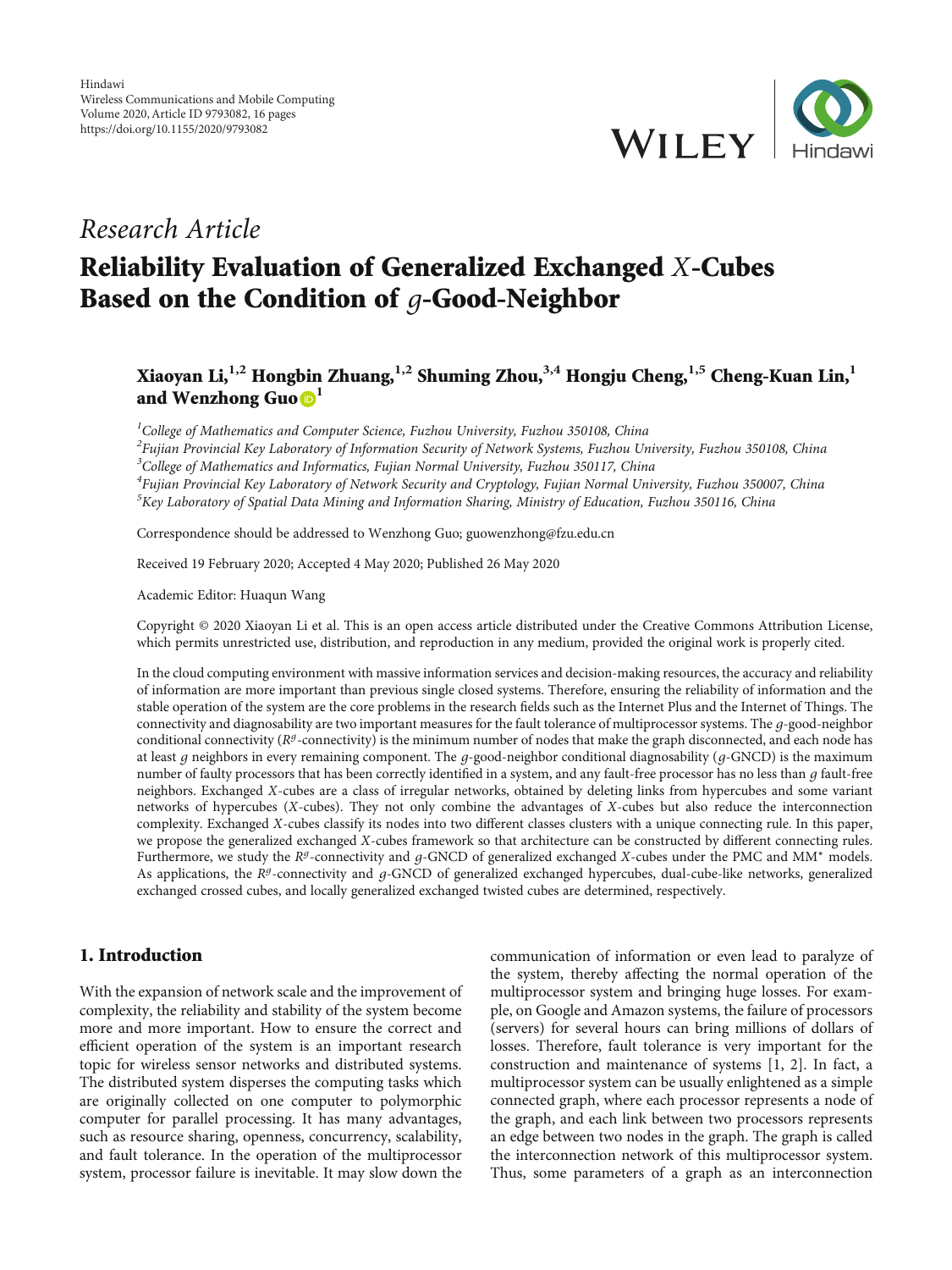network can be used to measure the reliability of a multiprocessor system. In the following, we do not distinguish among multiprocessor systems, interconnection networks, and graphs.

An important evaluating parameter for the fault tolerance of a system (modeled by graph *G*), the connectivity, is denoted by  $\kappa(G)$ , which is the minimum number of nodes that make the graph disconnected. So far, connectivities for many famous networks have been proven. Nevertheless, there is a shortcoming for using traditional connectivity as a parameter of fault tolerance, which is considered a highly unlikely phenomenon in reality that all nodes adjacent to a node have failed simultaneously. Therefore, Esfahanian and Hakimi [\[3\]](#page-14-0) proposed a new measure to overcome this shortcoming, the restricted connectivity, which limits that all adjacent nodes of any node cannot fail at the same time. Later, a generalized restricted connectivity concept, the *g*-restricted connectivity (*R<sup>g</sup>*-connectivity), was proposed by Latifi et al. [\[4](#page-14-0)], which defines that each node of any remaining component after deleting all faulty nodes has degree at least *g*. In recent years, they have attracted much interest of theoretical computer scientists and mathematicians. Xu et al. [\[5\]](#page-14-0) determined the *Rg*-connectivity of hierarchical cubic networks and complete cubic networks. Ning [[6\]](#page-14-0) studied the *R<sup>g</sup>*-connectivity of exchanged crossed cubes. Yuan et al. [\[7\]](#page-14-0) explored the  $R^g$ -connectivity of  $\kappa$ -ary *n*-cube networks. Lin et al. [[8\]](#page-14-0) obtained the  $R<sup>g</sup>$ -connectivity of  $(n, k)$ -arrangement graphs.

Identifying all faulty processors in a multiprocessor system (in brief, system) is called system-level diagnosis. A system is *t*-diagnosable when all faulty processors can be detected, provided that the number of faulty processors in it does not exceed *t*. The maximum number of faulty processors that the system can precisely point out is as known as the diagnosability of the system. In system-level diagnosis, there are several well-known models.

The *PMC model* is the first model, proposed by Preparate et al. [[9\]](#page-14-0), which is a test-based model, assumes that the adjacent processors can perform tests on each other. For any adjacent processors in a system, the ordered pair  $\langle x, y \rangle$  is called a test that  $x$  diagnoses its neighbor  $y$ , where  $x$  is a tester and *y* is a testee. In case *x* diagnoses *y* to be faulty (resp., faultfree), the outcome of the test  $\langle x, y \rangle$  is 1 (resp., 0). Moreover, the outcome is reliable in the present of the tester  $x$  is faultfree. Another model, the *MM model*, was proposed by Maeng and Malek [[10](#page-14-0)], which is a comparison-based model. In MM model, a comparator processor *z* sends the same test to its two neighbors *x*, *y* (i.e., comparison nodes) and then compares their responses. Let a labeled edge  $(x, y)$ <sub>z</sub> be a comparison performed that two processors *x* and *y* are compared by a processor *z*, where *x* is adjacent to *z* and *y* is also adjacent to *z*. If the comparator processor *z* is fault-free, and the responses of *x* and *y* are identical, then both comparison processors *x* and *y* are fault-free; on the other hand, if the responses of *x* and *y* are different, then at least one of *x*, *y* is faulty. Furthermore, if both comparison processors *x* and *y* are faulty, the responses of *x* and *y* are distinct. In addition, the comparison  $(x, y)$ <sub>z</sub> is unreliable in the present if the comparator node *z* is faulty. The *MM<sup>∗</sup> model* (proposed by Sengupta and Dahbura) [\[11\]](#page-14-0) is a special MM model, which is

assumed that each processor must compare each pair of its adjacent processors.

Since there is no restrictive condition on the distribution pattern of faulty processors, the classical diagnosability of a system is quite small. In order to increase the diagnosability, Lai et al. [\[12\]](#page-14-0) proposed a more realistic parameter of diagnosability, conditional diagnosability, which limited that all the neighbors of any processor cannot be faulty at the same time in a system. Recently, Peng et al. [[13](#page-14-0)] proposed the notion of *g*-good-neighbor conditional diagnosability (*g*-GNCD), which is the maximum number of faulty processors that can be identified under the condition that every fault-free processor has no less than *g* fault-free neighbors. Peng et al. [\[13\]](#page-14-0) (resp., Wang et al. [[14](#page-14-0)]) established the *g*-GNCD of hypercubes under the PMC model (resp., MM<sup>∗</sup> model). Li et al. [\[15\]](#page-14-0) introduced the diagnosability and 1-goodneighbor conditional diagnosability of hypercubes with missing links and broken-down nodes under the PMC model. Yuan et al. [\[7\]](#page-14-0) studied the *g*-good-neighbor conditional diagnosabilities of *k*-ary *n*-cube networks under the PMC model and the MM<sup>∗</sup> model. Xu et al. [\[5](#page-14-0)] established the *g*-goodneighbor conditional diagnosabilities of complete cubic networks under the PMC model and the MM<sup>∗</sup> model. Lin et al. [[16](#page-14-0)] evaluated the *g*-good-neighbor conditional diagnosabilities of  $(n, k)$ -arrangement graphs under the PMC model and the MM<sup>∗</sup> model. Guo et al. [\[17\]](#page-14-0) studied the *g* -good-neighbor conditional diagnosability of the crossed cubes under the PMC model and the MM<sup>∗</sup> model. Li et al. [\[18\]](#page-14-0) introduced this concept into a family of data center networks—DCell—and determined the *g*-good-neighbor conditional diagnosabilities of DCell under the PMC model and the MM<sup>∗</sup> model.

The *Rg*-connectivity (or *g*-GNCD) of different networks are usually determined independently. It is a very worthwhile topic to explore a unified method to get them in different networks. A family of exchanged networks (i.e., exchanged *X*-cubes) have some common properties, so that their *Rg*connectivity (or *g*-GNCD) can be studied by a uniform method. The family of exchanged *X*-cubes not only combine the advantages of hypercubes and some variant networks of hypercubes (*X*-cubes) but also reduce the interconnection complexity. Exchanged *X*-cubes classify its nodes into two different classes clusters with a unique connecting rule. In this paper, we propose the generalized exchanged *X*-cubes framework so that architecture can be constructed by different connecting rules. There are some of the better properties in generalized exchanged *X*-cubes, such as smaller diameter, fewer edges, lower cost factor, and low latency. Based on the fine properties, the network's hardware and communication costs are reduced, and a greater balance between performance and cost can be achieved. Due to the excellent properties of the generalized exchanged *X*-cubes, they can be used as the logical topologies in the peer-topeer environment [[19](#page-14-0)].

In recent years, the research on the relationship between the *R<sup>g</sup>*-connectivity and the *<sup>g</sup>*-GNCD of regular networks under certain conditions has been widely developed [\[20](#page-14-0)– [24\]](#page-14-0), while this paper will study the  $R<sup>g</sup>$ -connectivity and the *g*-GNCD of a class of irregular networks (i.e., generalized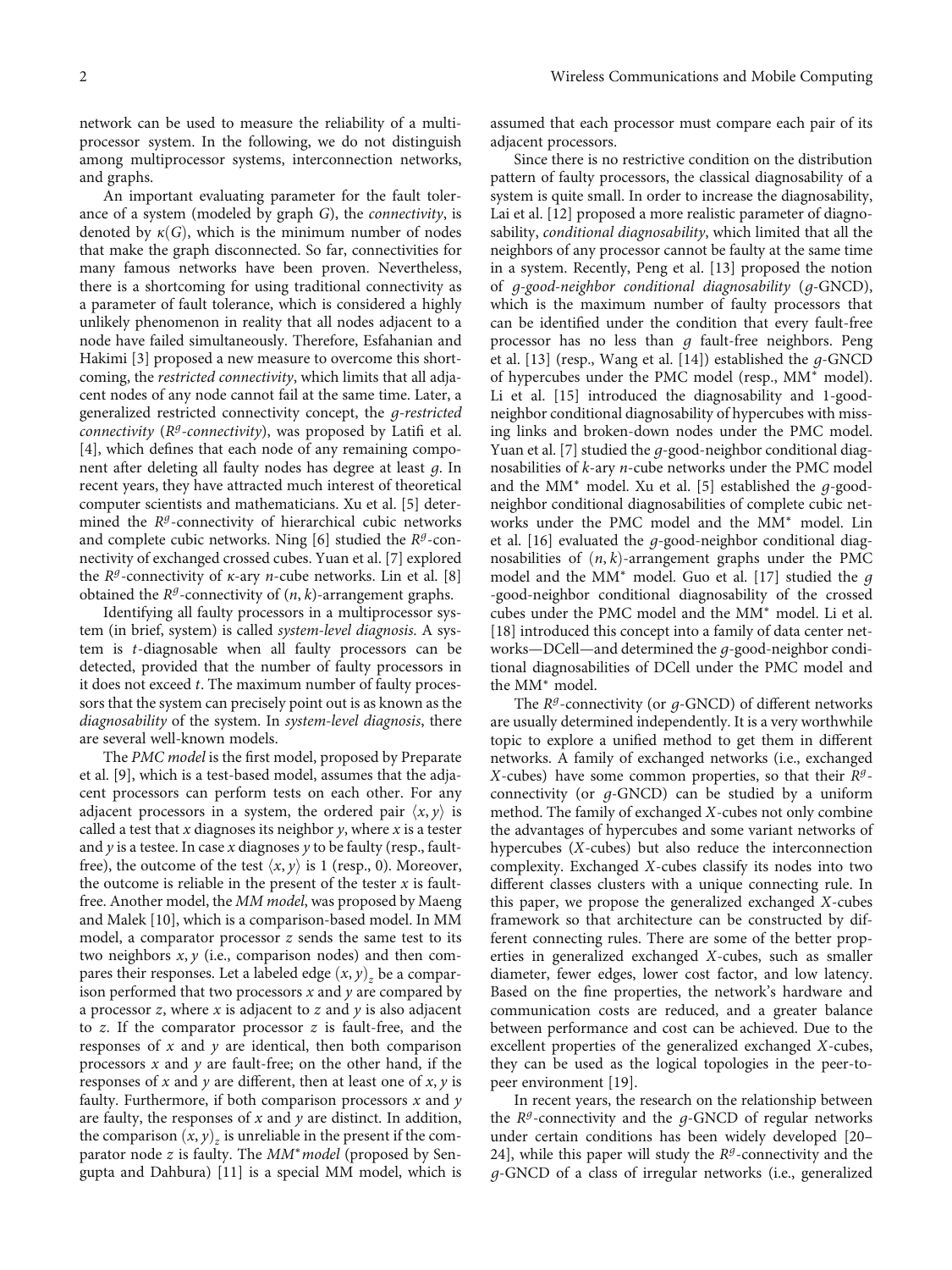<span id="page-2-0"></span>exchanged *X*-cubes). We first establish the  $R<sup>g</sup>$ -connectivity of generalized exchanged *X*-cubes. Next, we evaluate the *g*-GNCD of generalized exchanged *X*-cubes. As applications, we obtain the *<sup>R</sup><sup>g</sup>*-connectivity and *g*-GNCD of generalized exchanged hypercubes, dual-cube-like networks, generalized exchanged crossed cubes, and locally generalized exchanged twisted cubes.

The remainder of this paper is organized as follows. Section 2 provides the terms and notations used throughout the paper. Section [3](#page-4-0) evaluates the *<sup>R</sup><sup>g</sup>*-connectivity of generalized exchanged *X*-cubes. Section [4](#page-6-0) establishes the *g*-GNCD of generalized exchanged *X*-cubes. Section [5](#page-8-0) gives some applications based on the results in Section [3](#page-4-0) and Section [4.](#page-6-0) In Section [6,](#page-12-0) we illustrate the advantages of *<sup>R</sup><sup>g</sup>*-connectivity and *g* -GNCD compared to traditional connectivity and traditional diagnosability, respectively. Finally, we finish the whole paper by concluding in Section [7.](#page-13-0)

## 2. Preliminaries

2.1. Terminology and Notations. In this paper, a multiprocessor system is usually represented by a simple undirected graph (in brief, a graph). For terminology and notations not defined in this paper, we follow the reference [[25](#page-15-0)]. We use  $G = (V(G), E(G))$  to represent a graph, where  $V(G)$ representing a nonempty and finite *node set* and  $E(G)$  =  $\{(u, v) | (u, v)\}\$ is an unordered pair of  $V(G)\}$  representing an edge set. Two nodes *u* and *v* are adjacent, denoted by  $(u, v) ∈ E(G)$ . The set of *neighbors* of node *u* in *G* is denoted by  $N_G(u) = \{v \in V(G) \mid (u, v) \in E(G)\}$ . If  $R \subseteq V(G)$ , let  $G[R]$ <br>denote the subgraph of G induced by the node subset R in denote the subgraph of *G* induced by the node subset *R* in *G*. And we denote *G* − *R* as  $G[V(G) \setminus R]$ . We set  $N_G(R) =$ <br> $\{y \in V(G) \setminus R \mid (y, y) \in E(G) \text{ and } y \in R\} = \{1, N_G(y) \setminus R\}$  $\{v \in V(G) \setminus R \mid (u, v) \in E(G) \text{ and } u \in R\} = \bigcup_{u \in R} N_G(u) \setminus R$ <br>and  $N_G[u] = N_G(P) \cup R$ . Two binary strings  $u = u, u$  and and  $N_G[R] = N_G(R) \cup R$ . Two binary strings  $u = u_1 u_0$  and  $v = v_1 v_1$ , are pair related denoted by  $u \sim v$  if and only if  $v = v_1 v_0$  are pair related, denoted by *u* ∼ *v*, if and only if  $(u, v) \in \{(00, 00), (01, 11), (10, 10), (11, 01)\}$ . The case that *u* and *v* are not pair related is denoted by  $u \neq v$  [\[26\]](#page-15-0).

The *degree* of *u* in *G* is denoted by  $deg_G(u) = |N_G(u)|$ . Let  $\delta(G)$  = min {deg<sub>*G*</sub> $(u)$ </sub> | *u*  $\in V(G)$ },  $\Delta(G)$  = max {deg<sub>*G*</sub> $(u)$  | *u*  $\in V(G)$ . *K<sub>n</sub>* is defined as a complete graph with *n* nodes. <sup>A</sup> path *P* is a sequence of distinct nodes with any two consecutive nodes in *P* that are adjacent. We use  $G_1 \cong G_2$  to represent the graph  $G_1$  is isomorphic to the graph  $G_2$ . A component is defined as a maximally connected subgraph of a graph.

*Definition 1* (see [\[27](#page-15-0)]). Let  $R \subseteq V(G)$ . *R* is called a node-cut if *G* − *R* is disconnected. If there exists a node-cut *R* with  $|R| = k$ , then *R* is called a *k*-node-cut. The connectivity  $\kappa(G)$  of *G* is defined as the minimum *k* such that *G* has a *k*-node-cut.

Definition 2 (see [[4](#page-14-0)]). Let *g* be a positive integer and *R* <sup>⊆</sup> *V*(*G*). If *G* − *R* is disconnected and each remaining component has minimum degree at least *g*, then *R* is called an *<sup>R</sup><sup>g</sup>*-cut.

Definition 3 (see [\[4](#page-14-0)]). The *R<sup>g</sup>*-connectivity of *<sup>G</sup>*, denoted by  $\kappa^{\mathcal{G}}(G)$ , is the minimum cardinality over all  $R^{\mathcal{G}}$ -cuts of *G*.

2.2. The *g*-Good-Neighbor Conditional Diagnosability. Under the PMC model and MM<sup>∗</sup> model, we call the notation *Ω* as the syndrome of the system, which is defined as the set of all test (comparison) results in a system *G*, where test results are based on the PMC model and comparison results are based on the MM<sup>\*</sup> model. Define a faulty set *F*, where  $\forall i \in F$ , *i* is a faulty processor. Let  $\Omega(F)$  be the set of test (comparison) results which could be produced if *F* is the faulty node set. We use  $F_1$  and  $F_2$  to represent two distinct faulty sets of  $V(C)$ . To  $\cos O(\widehat{F}) \circ O(\widehat{F})$ .  $\alpha$  we call these two distinct *V*(*G*). In case  $\Omega(F_1) \cap \Omega(F_2) = \emptyset$ , we call these two distinct faulty sets  $\widehat{F_1}$  and  $\widehat{F_2}$  *distinguishable*, and  $(\widehat{F_1}, \widehat{F_2})$  a *distin*guishable pair; otherwise,  $\widehat{F_1}$  and  $\widehat{F_2}$  are indistinguishable, and  $(\widehat{F_1}, \widehat{F_2})$  is an *indistinguishable pair*. Let  $\widehat{F_1} \triangle \widehat{F_2}$  be the symmetric difference  $(\widehat{F}_1 - \widehat{F}_2) \cup (\widehat{F}_2 - \widehat{F}_1)$  between  $\widehat{F}_1$  and  $\widehat{F}_2$ . In [[28](#page-15-0)], under the PMC model, the sufficient and necessary condition for two different subsets  $\widehat{F}_1$  and  $\widetilde{F}_2$  is a distinguishable pair proposed by Dahbura and Masson. Moreover, under the MM<sup>∗</sup> model, the sufficient and necessary condition for two different subsets  $\widehat{F}_1$  and  $\widehat{F}_2$  is a distinguishable pair proposed by Sengupta and Dahbura [[11](#page-14-0)].

**Lemma 4** (see [\[28\]](#page-15-0)). Let  $G = (V(G), E(G))$  be a multiprocessor system. For any two distinct sets  $\widehat{F}_1$ ,  $\widehat{F}_2 \subseteq V(G)$ ,  $\widehat{F}_1$  and  $\widehat{F}_2$  are distinguishable under the PMC model if and only if there exists at least one test from  $V(G) - (\widehat{F}_1 \cup \widehat{F}_2)$  to  $\widehat{F}_1 \triangle$  $F_2$  (see Figure [1\(a\)](#page-3-0)).

**Lemma 5** (see [\[11\]](#page-14-0)). Let  $G = (V(G), E(G))$  be a multiprocessor system. For any two distinct sets  $\widehat{F}_1$ ,  $\widehat{F}_2 \subseteq V(G)$ ,  $\widehat{F}_1$  and  $\widehat{F}_2$  are distinguishable under the MM<sup>\*</sup> model if and only if there is a node  $w \in V(G) - \widehat{F_1} \cup \widehat{F_2}$  such that one of the following conditions holds (see Figure [1\(b\)](#page-3-0)):

(1)  $|N_G(w) - (F_1 \cup F_2)| \ge 1$  and  $|N_G(w) \cap (F_1 \Delta F_2)|$ <br>> *1* ≥ *1*,  $(2)$   $|N_G(w) \cap (\widehat{F_1} - \widehat{F_2})| \geq 2$  $(|3) |N^{\dagger}G(w) \cap ((F^{\dagger}2)^{\wedge} - (F^{\dagger}1)^{\wedge})| \geq 2.$ 

The concept of *g*-GNCD of a system was proposed in the literature [[13](#page-14-0)].

Definition 6 (see [[13](#page-14-0)]).

- (1) Let  $\widehat{F} \subseteq V(G)$  and  $\widehat{F}$  be a fault-set. If any node of *V*(*G*) −  $\hat{F}$  has at least *q* neighbors in *G* −  $\hat{F}$ , then  $\hat{F}$ is called a *g*-good-neighbor conditional fault-set.
- (2) A system *G* is *g*-good-neighbor conditional *t*-diagnosable if each distinct pair of *g*-good-neighbor conditional faulty (*g*-GNCF) sets  $\overline{F}_1$  and  $\overline{F}_2$  of  $V(G)$ with  $|\widehat{F}_1| \le t$  and  $|\widehat{F}_2| \le t$  are distinguishable.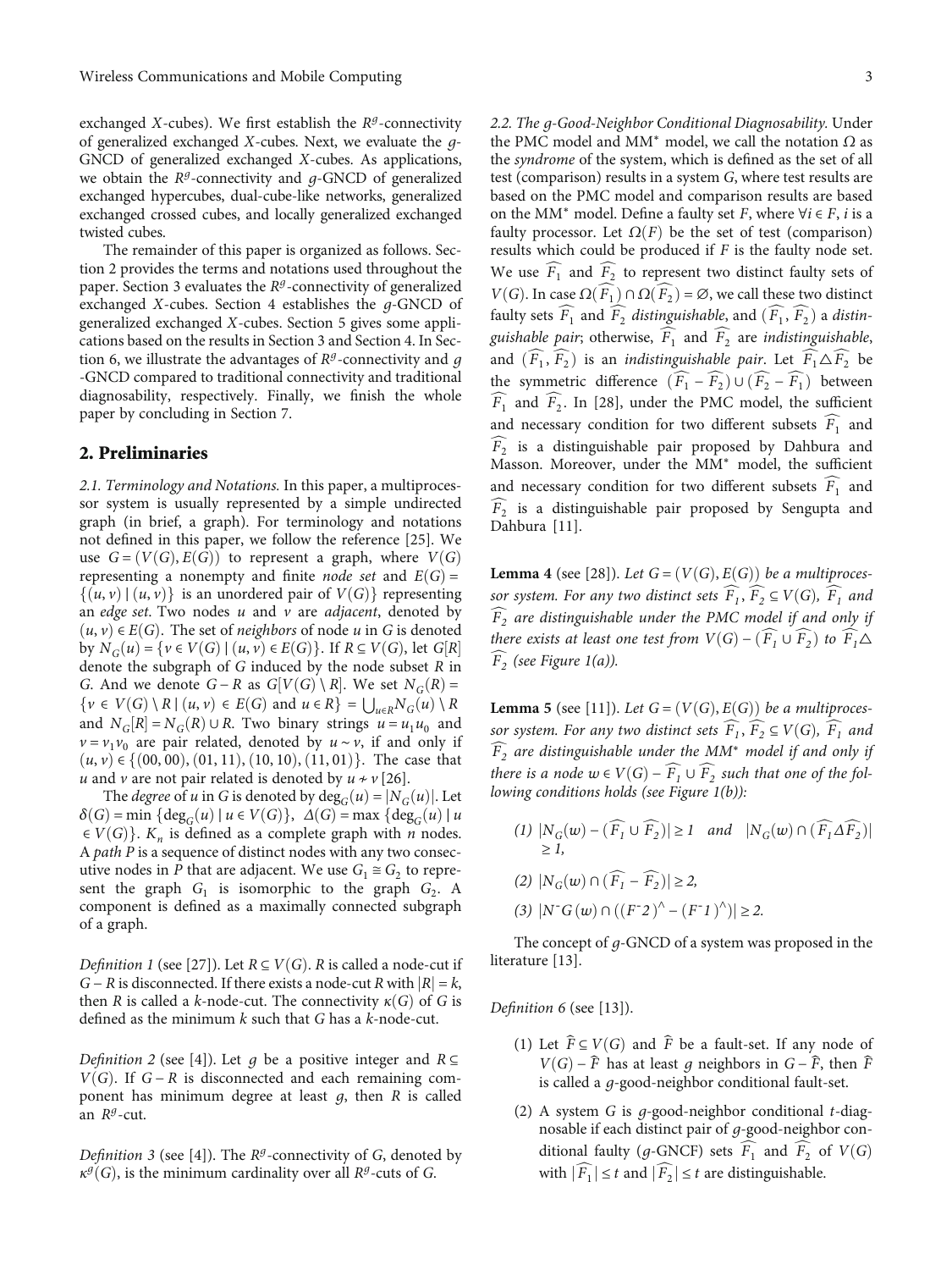<span id="page-3-0"></span>

Figure 1: (a) An illustration for Lemma [4](#page-2-0). (b) An illustration for Lemma [5](#page-2-0).

(3) The *g*-GNCD, denoted by  $t_a(G)$ , is defined as the maximum value of *t* such that *G* is *g*-good-neighbor conditionally *t*-diagnosable. Let  $t_g^B(G)$  and  $t_g^M(G)$  be<br>the g GNGD of G under the DMG model and MM\* the *g*-GNCD of *G* under the PMC model and MM<sup>∗</sup> model, respectively.

2.3. Generalized Exchanged *X*-Cubes. In this subsection, we give the definition of the family of generalized exchanged networks, denoted by generalized exchanged *X*-cubes, which have some common properties, so that the their *R<sup>g</sup>*-connectivity (or *g*-GNCD) can be studied by a uniform method. Since generalized exchanged *X*-cubes are derived by BC networks (bijective connection networks), we first review the definition of the BC network.

*Definition 7* (see [[29\]](#page-15-0)). The one-dimensional BC network  $X_1$ contains only two nodes which forms an edge. We use  $\mathbb{L}_1$  to represent the family of the one-dimensional BC network with  $\mathbb{L}_1 = \{X_1\}$ . A graph *G* belongs to the family of *n*-dimensional BC networks  $\mathbb{L}_n$  if and only if there exists  $V_0$ ,  $V_1 \subset V(G)$  such that the following two conditions hold:

$$
V(G) = V_0 \cup V_1, V_0 \neq \emptyset, V_1 \neq \emptyset, V_0 \cap V_1
$$
  
=  $\emptyset$ , and  $G[V_0], G[V_1] \in \mathbb{L}_{n-1}$  (1)

 $E(V_0, V_1)$  is a perfect matching *M* between  $V_0$  and  $V_1$ in *G*

For any  $X_n \in \mathbb{L}_n$ , by Definition 7, there exist  $V_0$ ,  $V_1$ ,  $M$ satisfying the conditions. We use  $X_{n-1}^0$ ,  $X_{n-1}^1$  to denote the induced subgraph  $G[V]$   $G[V]$  respectively. Clearly, they induced subgraph  $G[V_0]$ ,  $G[V_1]$ , respectively. Clearly, they<br>are both  $(n-1)$ -dimensional BC networks, and  $F(Y^0)$ are both  $(n-1)$ -dimensional BC networks, and  $E(X_{n-1}^0)$ ,<br> $E(Y^1)$  *M* is a decomposition of  $E(Y)$  *Me* define the  $E(X_{n-1}^1)$ , *M* is a decomposition of  $E(X_n)$ . We define the decomposition as  $X_n = G(X_{n-1}^0, X_{n-1}^1; M)$ .<br> *RC* networks are a class of netwo

BC networks are a class of networks containing a number of famous networks such as hypercubes [\[13\]](#page-14-0), the Möbius cubes [[30](#page-15-0)], crossed cubes [\[31\]](#page-15-0), and locally twisted cubes [\[32\]](#page-15-0) as members. An *n*-dimensional BC network  $X_n$ is *n*-regular and consisting of <sup>2</sup>*<sup>n</sup>* nodes. Figure [2](#page-4-0) shows two three-dimensional BC networks.

**Lemma 8** (see [[33](#page-15-0)]). For  $0 \leq g \leq n$  and  $Y \subset V(X_n)$ , if  $\delta(X_n)$  $[Y] \geq g$ , then  $|Y| \geq 2^g$ .

**Lemma 9** (see [[34\]](#page-15-0)).

(1) For  $Y \subset V(X_n)$  and  $0 \le g \le n$ , if  $\delta(X_n[Y]) = g$ , then  $|N_{\infty}(Y)| > (n - a)\frac{2g}{\sigma^2}$ *jN<sub>X<sub>n</sub>*</sub>(*Y*) $\geq (n - g)2^g$ . (2) For  $0 \le g \le n - 2$ ,  $\kappa^g(X_n) = (n - g)2^g$ .

**Lemma 10** (see [\[35\]](#page-15-0)). For  $n \ge 2$ , there are at most two common neighbors between any two nodes of X<sub>n</sub>.

Next, we introduce the definition of generalized exchanged *X*-cubes.

Definition 11. The  $(s, t)$ -dimensional generalized exchanged *X*-cubes is defined as a graph  $GEX(s, t) = (V(GEX(s, t)),$ *E*(*GEX* $(s, t)$ )), for  $s \ge 1$  and  $t \ge 1$ . *GEX* $(s, t)$  consists of two disjoint subgraphs  $L'$  and  $R'$ . And  $L'$  consists of  $2^t$  subgraphs, denoted by  $L_i'$  for  $i = 1, 2, \dots, 2^t$ . Similarly,  $R'$  consists of  $2^s$ subgraphs, denoted by  $R_j'$  for  $j = 1, 2, \dots, 2^s$ . Moreover, *GE*<br> $Y(s, t)$  existes the following conditions (can Figure 2).  $X(s, t)$  satisfies the following conditions (see Figure [3\)](#page-4-0):

- (a) For any integers  $1 \le i \le 2^t$  and  $1 \le j \le 2^s$ ,  $L_i' \cong X_s$  and  $R_j' \cong X_t$ . Further,  $|V(L_i')| = 2^s$  and  $|V(R_j')| = 2^t$
- (b) Each node in  $V(L')$  has a sole neighbor in  $V(R')$  and vice versa. In addition, for distinct nodes in each  $L_i'$ , their neighbors of  $R'$  lie in different  $R_j'$

*j*

(c) For any two different subgraphs  $L_i'$  and  $L_h'$  with  $i \neq h$ , there exists no edge between them. Similar for  $R_j^{\prime}$  and *j*  $R_k^{\prime}$  with  $j \neq k$ .

By Definition 11, we can deduce that  $|V(GEX(s, t))|$  =  $2^{s+t+1}$ . Let each of  $L_i'$  and  $R_j'$  be a cluster of *GEX* $(s, t)$ . Obvi-<br>over  $GEX(s, t)$  consists of  $2^t + 2^s$  clusters. If we contract ously, *GEX* $(s, t)$  consists of  $2^t + 2^s$  clusters. If we contracted into a seach cluster as a node, then *GEX* $(s, t)$  is contracted into a each cluster as a node, then  $GEX(s, t)$  is contracted into a complete bipartite graph  $K_{2^t,2^s}$ . The edges that connect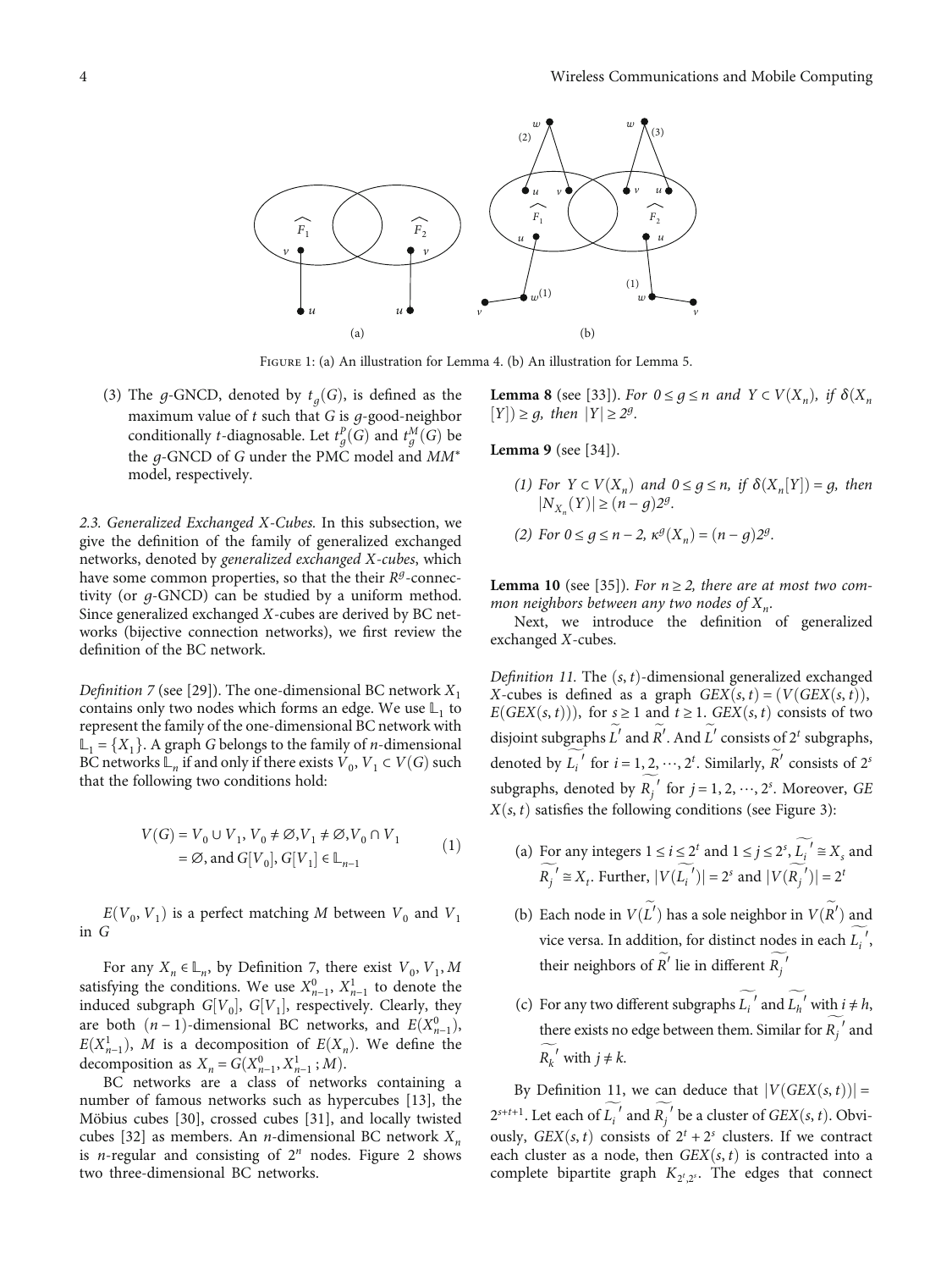<span id="page-4-0"></span>

Figure 2: Two three-dimensional BC networks.



FIGURE 3: (a) The partition of *GEX* $(s, t)$ . (b) The contraction of *GEX* $(s, t)$ .

different clusters are called cross edges. In the following discussion, we consider  $s \leq t$ , and thus,  $\delta(GEX(s, t)) = s +$ 1,  $\Delta(GEX(s, t)) = t + 1$ .

## **3. The**  $R^g$ **-Connectivity of**  $GEX(s, t)$

In this section, we establish the  $R<sup>g</sup>$ -connectivity of *GEX*(*s*, *t*) with  $1 \leq g \leq s - 2$ . In what follows, we exploit some useful lemmas for our further investigation.

**Lemma 12.** For any integers  $s \geq 3$  and  $1 \leq g \leq s$ , let *H* be a subgraph of  $X_s$  with  $\delta(H) \geq g$ , and let *T* be a subgraph of  $X_s$  $|N_{X_s}[H]| \geq |N_{X_s}[T]| = (s - g + 1)2^g$ .

Proof. We conduct induction on *s*.

If *s* = 3, by fixing *g*, the lemma holds obviously. Suppose that the lemma holds for  $s = \tau - 1$ , let *H* be a subgraph of  $X_{\tau-1}$  with  $\delta(H) \geq g$  and  $T_1$  be a subgraph of  $X_{\tau-1}$  such that  $T_1 \cong X_g$ , then  $|N_{X_{r-1}}[H]| \ge |N_{X_{r-1}}[T_1]| = (\tau - g)2^g$  for  $1 \leq g \leq \tau - 1$  and  $\tau \geq 4$ . In the following, we will prove that

the lemma holds for  $s = \tau$ . Since  $X_{\tau}$  can be merged through a perfect matching by two  $X_{\tau-1}$ , namely  $X_{\tau-1}^0$  and  $X_{\tau-1}^1$ , we discuss the two cases below discuss the two cases below.

Case 1.  $H \cap X_{\tau-1}^0 \neq \emptyset$  and  $H \cap X_{\tau-1}^1 \neq \emptyset$ .<br>
Let  $H = H - X^1$  and  $H = H - X$ 

Let  $H_1 = H - X_{\tau-1}^1$  and  $H_2 = H - X_{\tau-1}^0$ . Then  $\delta(H_1) \ge$ <br>1 and  $\delta(H_1) \ge a-1$ . Let T and T be two subgraphs *g* − 1 and  $\delta(H_2) \geq g$  − 1. Let  $T_2$  and  $T_3$  be two subgraphs of  $X^0$  and  $X^1$  with  $T \cong X$  and  $T \cong X$  respectively of  $X_{\tau-1}^0$  and  $X_{\tau-1}^1$  with  $T_2 \cong X_{g-1}$  and  $T_3 \cong X_{g-1}$ , respectively. Thus, by the induction hypothesis, we have

$$
|N_{X_{\tau}}[H]| = |N_{X_{\tau-1}}[H_1]| + |N_{X_{\tau-1}}[H_2]|
$$
  
\n
$$
\ge |N_{X_{\tau-1}}[T_2]| + |N_{X_{\tau-1}}[T_3]|
$$
  
\n
$$
\ge 2[\tau - g + 1]2^{g-1} = (\tau - g + 1)2^g.
$$
 (2)

Then, for  $s = \tau$ , the lemma holds.

*Case 2. H*  $\subseteq X_{\tau-1}^0$  or *H*  $\subseteq X_{\tau-1}^1$ .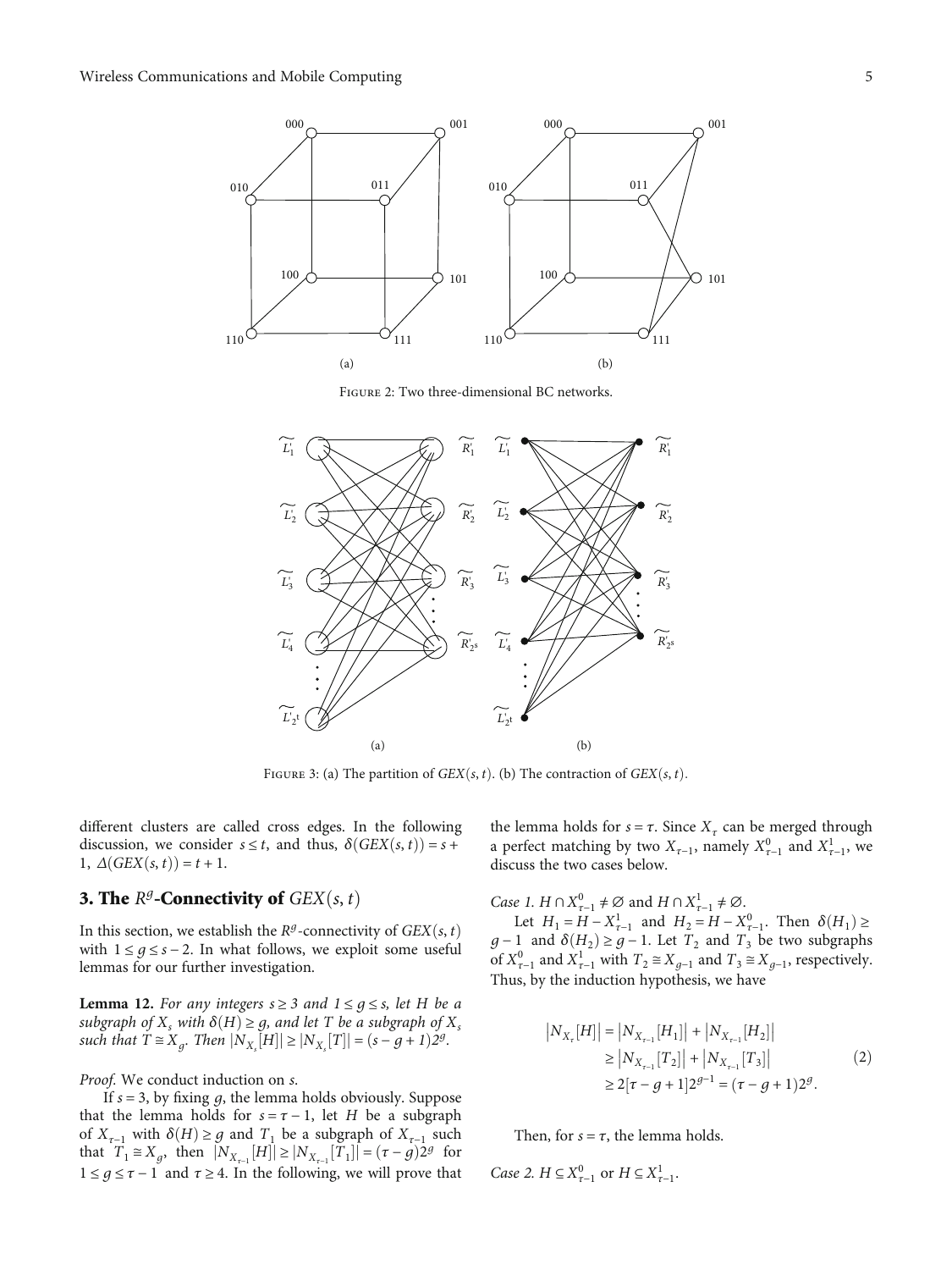<span id="page-5-0"></span>Without loss of generality, we suppose that  $H \subseteq X_{\tau-1}^0$ . By  $\lim_{\tau \to \infty} 8$ , we have  $|V(H)| > 2^g$ . Further, by the induction Lemma [8,](#page-3-0) we have  $|V(H)| \geq 2<sup>g</sup>$ . Further, by the induction  $\int$  hypothesis,  $|N_{X_{\tau-1}}[H]| \ge |N_{X_{\tau-1}}[T_1]| = (\tau - g)2^g$ . Then

$$
|N_{X_{\tau}}[H]| = |N_{X_{\tau-1}}[H]| + |V(H)|
$$
  
\n
$$
\ge |N_{X_{\tau-1}}[T_1]| + |V(H)|
$$
  
\n
$$
\ge (\tau - g)2^g + 2^g = (\tau - g + 1)2^g.
$$
\n(3)

Hence, the lemma holds.

**Lemma 13.** For any integers  $s \geq 3$  and  $1 \leq q \leq s - 2$ ,  $\kappa^g$  (GEX  $(s, t)$  $\leq (s - q + 1)2^g$ .

Proof. By Definition [11,](#page-3-0)  $GEX(s, t)$  can be decomposed into two disjoint subgraphs  $L'$  and  $R'$ , where  $L'$  can be partitioned into  $2^t$  subgraphs (clusters) and  $R'$  can be partitioned into  $2^s$ subgraphs (clusters). Without loss of generality, let *A* <sup>⊆</sup> Definition [7](#page-3-0) and Lemma [9](#page-3-0),  $|N_{\begin{subarray}{l}r\\l_1\end{subarray}}(A)| = (s-g)2^g$ . Further,  $L_1'$  such that  $GEX(s, t)[A] \cong X_g$ . Clearly,  $|A| = 2^g$ . By by Definition [11,](#page-3-0) each node in  $V(L')$  has a sole neighbor in  $V(R')$ . And, for distinct nodes in each  $L_i'$ , their neighbors of  $R'$  lie in different  $R_j'$ . In addition, for any two different subgraphs  $\widetilde{L_i}$ <sup>*i*</sup> and  $\widetilde{L_h}$ <sup>*i*</sup> with *i* ≠ *h*, the edge between them is nonexistent. Thus, each node in  $L_1'$  has exactly one neighbor in *GEX* $(s, t) - L_1'$ . Then  $|N_{GEX(s,t) - L_1'}(A)| = |A| = 2<sup>g</sup>$ . Thus, we have

$$
\left| N_{GEX(s,t)}(A) \right| = \left| N_{\widetilde{L_1'}}(A) \right| + \left| N_{GEX(s,t) - \widetilde{L_1'}}(A) \right|
$$
  
=  $(s - g)2^g + 2^g = (s - g + 1)2^g$  (4)

 $\text{Since} \quad |N_{GEX(s,t)}[A]$  $|N_{GEX(s,t)}[A]| = (s-g+1)2^{g} + 2^{g} = (s-g+2)2^{g}$ and  $|V(GEX(s, t))| = 2^{s+t+1} > (s - g + 2)2^g$ , *GEX* $(s, t) N_{GEX(s,t)}(A)$  is disconnected. Then  $N_{GEX(s,t)}(A)$  is a nodecut of  $GEX(s, t)$ .

In what follows,  $N_{GEX(s,t)}(A)$  as an  $R^g$ -cut of  $GEX(s,t)$ will be proved. That is,  $\delta(GEX(s, t) - N_{GEX(s, t)}(A)) \geq g$ .

Since  $GEX(s, t)[A] \cong X_g$ ,  $\delta(GEX(s, t)[A]) = g$ . By Lemma [9,](#page-3-0) *N* ∼ (*A*) is an *R<sup>g</sup>*-cut of *L*<sub>1</sub>′, where 1 ≤ *g* ≤ *s* − 2. As a result,  $\delta(L_1' - N_{L_1'}[A]) \ge g$  with  $1 \le g \le s - 2$ . Moreover, by Defi-nition [11](#page-3-0), each node in  $L_1'$  has exactly one neighbor in  $GEX(s, t) - L_1'$ , and for distinct nodes in  $L_1'$ , their neighbors in  $R'$  lie in different  $R_j'$ . Since  $\delta(GEX(s, t)) = s + 1$ , *δ*(*GEX*(*s*, *t*) −  $L_1'$  − *N*<sub>*GEX*(*s,t*)− $L_1'$ </sub> (*A*)) ≥ *s* + 1 − 1 > *g* for any node *w* ∈ *GEX*(*s*, *t*) − *L*<sub>1</sub><sup> $'$ </sup> − *N*<sub>*GEX*(*s*,*t*)−*L*<sub>1</sub><sup> $'$ </sup>(*A*).</sub>

Summary of the above discussion, we have  $\delta(GEX(s, t))$  $-N_{GEX(s,t)}(A)) \geq g$ . Then  $N_{GEX(s,t)}(A)$  is a *g*-good-neighbor cut of *GEX* $(s, t)$ . Hence,  $\kappa^g(GEX(s, t)) \leq (s - g + 1)2^g$  with 1 ≤  $q$  ≤  $s$  − 2 and  $s$  ≥ 3, the lemma holds.

**Lemma 16.** For any integers  $s \geq 3$  and  $1 \leq g \leq s - 2$ ,  $\kappa^g$  (GEX  $(s, t)$  $\geq$   $(s - g + 1)2^g$ .

*Proof.* We assume *U* as a minimum  $R^g$ -cut of  $GEX(s, t)$ . Let *U* ∩ *V*( $L_i'$ ) = *U*  $\sim$  *n*<sub>*R*</sub> and *U* ∩ *V*( $R_j'$ ) = *U*  $\sim$  *n<sub>j</sub>*, where 1 ≤ *i* ≤ 2<sup>*t*</sup>,  $1 \le j \le 2^s$ . Then we will show that  $\kappa^g(GEX(s,t)) = |U| \ge (s - a + 1)2^g$  with  $1 \le a \le s - 2$  and  $s > 3$ . We consider three  $-g+1$ )2<sup>*g*</sup> with  $1 \le g \le s-2$  and  $s \ge 3$ . We consider three cases as follows.

Case 1.  $L_i' - U \underset{L_i'}{\sim}$  and  $R_j' - U \underset{R_j'}{\sim}$  are connected for each *i*, *j*, where  $1 \le i \le 2^t, 1 \le j \le 2^s$ .<br>We prove this case b

We prove this case by contradiction. Suppose that |*U*|  $≤$  (s − *g* + 1)2<sup>*g*</sup> − 1. In the following, we will prove that *U* is not an  $R^g$ -cut of  $GEX(s, t)$ .

Since *U* is a minimum  $R^g$ -cut of *GEX* $(s, t)$ , *GEX* $(s, t)$ <sup>−</sup> *U* is disconnected. In addition, there must exist a component *C* with *C* traverses *r* clusters, where  $1 \le r \le 2^{s-1}$ . Let  $U_i = C_i \cap U$ , where  $C_i$  be one of these *r* clusters with 1 ≤ *i* ≤ *r*. As a result,  $C = \bigcup_{i=1}^{r} (C_i - U_i)$ . By Definition [11,](#page-3-0) for any node in  $V(L')$ , it has a sole neighbor in  $V(R')$ . And, for distinct nodes in each  $L_i'$ , their neighbors of  $R'$  lie in different  $R_j'$ . In addition, for any two different subgraphs  $L_i'$ and  $\widetilde{L_h}$ <sup>*f*</sup> with *i* ≠ *h*, there exists no edge between them. Then there exist at most  $r - 1$  cross edges between  $C - U$ , and there exist at most  $r - 1$  cross edges between  $C_i - U_i$  and  $C_{I-i}$ , where  $I = \{1, 2, \dots, r\}$ , Moreover, there are at reast 2<br>  $\begin{bmatrix} -|U_i| - (r-1) \end{bmatrix}$  cross edges between  $C_i - U_i$  and  $C_J$  with  $C_{I-i}$ , where  $I = \{1, 2, \dots, r\}$ . Moreover, there are at least  $2^s$  $J = \{r+1, r+2, \dots, 2^s + 2^t\}$ . Clearly,  $C_J = \bigcup_{j=r+1}^{2^s+2^t} C_j$  and  $U_J$  $= \bigcup_{j=r+1}^{2^{s}+2^{t}} U_{j}$ . Since there is no edge between  $C_{i} - U_{i}$  and *j*=*r*+1*Uj C<sub>J</sub>* − *U<sub>J</sub>*,  $|U_j|$  ≥  $\sum_{i=1}^{r} [2^s - |U_i| - (r - 1)]$ . Then, we have

$$
|U| = |U_1| + |U_2| + \cdots + |U_r| + |U_J|
$$
  
\n
$$
\geq |U_1| + |U_2| + \cdots + |U_r| + \sum_{i=1}^r [2^s - |U_i| - (r - 1)] \quad (5)
$$
  
\n
$$
= r[2^s - r + 1].
$$

Let  $f(r) = r(2^s - r + 1)$  with  $1 \le r \le 2^{s-1}$ . We obtain ∂  $f(r)/\partial r = 2^s - 2r + 1 > 0$ . Thus,  $f(r)$  is an increasing function. Therefore,  $f(r) \ge f(1) = 2^s$  and  $|U| \ge f(r) \ge 2^s$ . In addition let  $f(a) = 2^s - [(s - a + 1)2^s - 1]$  with  $1 \le a \le s - 1$ addition, let *f*(*g*) = 2<sup>*s*</sup> − [(*s* − *g* + 1)2<sup>*g*</sup> − 1] with 1 ≤ *g* ≤ *s* − 2. We obtain that  $\frac{\partial f(a)}{\partial a} = 2^g [a \ln 2 + 1 - (s + 1) \ln 2] <$ 2. We obtain that  $\partial f(g)/\partial g = 2^g[g \ln 2 + 1 - (s+1) \ln 2] < 0$ . Thus  $f(g)$  is a decreasing function. Therefore,  $f(g) > t$ 0. Thus,  $f(g)$  is a decreasing function. Therefore,  $f(g) \ge f$  $(s − 2) = 2<sup>s-2</sup> + 1 > 0$ . Then  $|U| \ge 2<sup>s</sup> > (s - g + 1)2<sup>g</sup> - 1$ , which results in a contradiction with  $|U| \le (s - g + 1)2^g - 1$ .

Case 2. Only one of  $L_i' - U \underset{L_i'}{\sim}$  and  $R_j' - U \underset{R_j'}{\sim}$ is disconnected, where  $1 \le i \le 2^t, 1 \le j \le 2^s$ .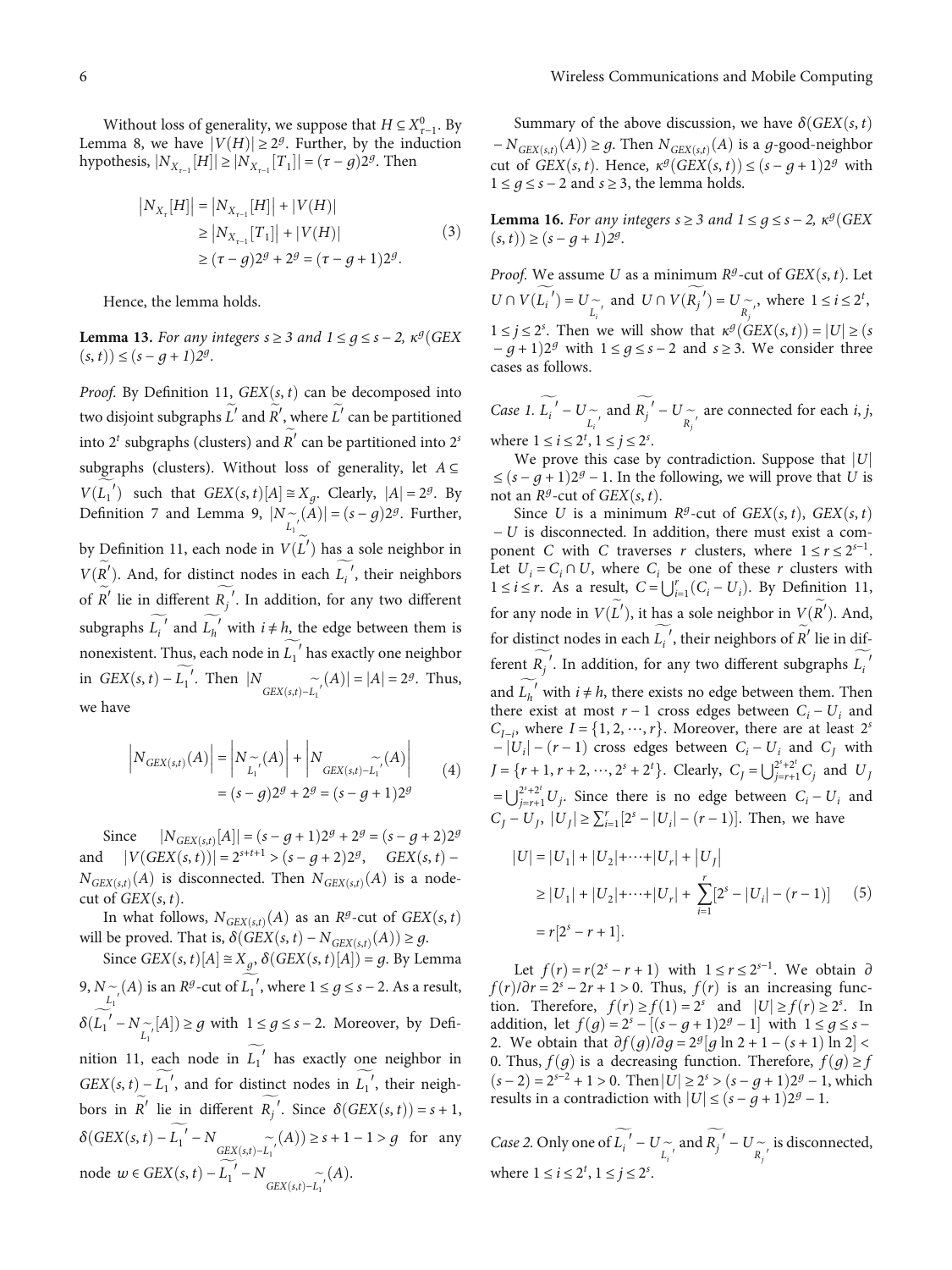<span id="page-6-0"></span>

Figure 4: An illustration for Case [2](#page-4-0) of Lemma [16.](#page-5-0)

Without loss generality, assume that  $L_1' - U \sim L_1'$  is discon-<br> $L_1'$ nected. Since *U* is an *R<sup>g</sup>*-cut of *GEX*(*s*, *t*),  $\delta(L_1' - U_{\sub{l_1'}}') \ge g$ <br>**1** Then *II* is a (*s* − 1) good poighbon ant of *GEV*(*s* +) − 1. Then  $U \sim \text{is a } (g-1)$ -good-neighbor cut of *GEX* $(s, t)$ . By Lemma [9](#page-3-0),  $|U_{\substack{L_1 \\ L_1}}}$  ≥  $(s - g + 1)2^{g-1}$ . By contradiction, sup-<br>ness that  $|U| \le (s - g + 1)2^g$ . Lyith 1 ≤ 2 ≤ 2, 2 and 2 ≥ 2. pose that  $|U| \le (s - g + 1)2^g - 1$  with  $1 \le g \le s - 2$  and  $s \ge 3$ . Let  $U \sim I_1$  and  $U_I = \bigcup_{i=2}^{2^s+2^t} U_i$ . Then  $|U_I| = |U - U_1| \le$  $(s - q + 1)2^{g-1} - 1.$ 

Assume that  $GEX(s, t) - L_1' - U_I$  is disconnected. Then<br>re must exist a component C such that C traverses r clusthere must exist a component *C* such that *C* traverses *r* clus-<br>ters, where  $1 \le r \le |2^{s-1} - 1|$ . Let *C*, be one of these *r* clusters ters, where  $1 \le r \le \lfloor 2^{s-1} - 1 \rfloor$ . Let  $C_i$  be one of these *r* clusters for  $2 \le i \le r+1$  and  $U = C_1 \cap U$ . As a result  $C = |V^{+1}(C)|$ for  $2 \le i \le r + 1$  and  $U_i = C_i \cap U$ . As a result,  $C = \bigcup_{i=2}^{r+1} (C_i - C_i)$  $\frac{1}{\sqrt{2}}$ ). By Definition [11,](#page-3-0) for any node in  $V(L')$ , it has a sole neighbor in *V*(*R'*). And for distinct nodes in each  $L_i'$ , their neighbors of  $R'$  lie in different  $R_j'$ . In addition, for any two different subgraphs  $\widetilde{L_i}$ <sup>*i*</sup> and  $\widetilde{L_h}$ <sup>*i*</sup> with  $i \neq h$ , the edge between them is nonexistent. Then there exist at most *r* cross edges them is nonexistent. Then there exist at most *r* cross edges<br>between  $C = U$  and  $C'$  is where  $U = \{1, 2, \dots, x + 1\}$ between  $C_i - U_i$  and  $C'_i - i$ , where  $I' = \{1, 2, \dots, r, r + 1\}$ .<br>Moreover there are at least  $2^s - |II_i| - r$  cross edges between Moreover, there are at least  $2^s - |U_i| - r$  cross edges between<br>C – *U*<sub>c</sub> and C<sub>c</sub> with  $I = \{r+2, r+3, \dots, 2^s + 2^t\}$  Clearly  $C_i - U_i$  and  $C_j$  with  $J = \{r+2, r+3, \dots, 2^s + 2^t\}$ . Clearly,  $C_j = \bigcup_{j=r+2}^{2^s+2^t} C_j$  and  $U_j = \bigcup_{j=r+2}^{2^s+2^t} U_j$ . Since there is no edge between  $C_i - U_i$  and  $C_j - U_j$ ,  $|U_j| \ge \sum_{i=2}^{r+1} [2^s - |U_i| - r]$ .<br>Figure 4 shows an illustration for this case Then we have Figure 4 shows an illustration for this case. Then, we have

$$
|U_I| = |U_2| + \dots + |U_{r+1}| + |U_J|
$$
  
\n
$$
\geq |U_2| + \dots + |U_{r+1}| + \sum_{i=2}^{r+1} [2^s - |U_i| - r] = r(2^s - r).
$$
 (6)

Let *f*(*r*) = *r*(2<sup>*s*</sup> − *r*) with 1 ≤ *r* ≤ |2<sup>*s*−1</sup> − 1 |. We obtain that  $\partial f(r)/\partial r = 2^s - 2r > 0$ . Thus,  $f(r)$  is an increasing function. Therefore,  $f(r) \ge f(1) = 2^s - 1$ . And  $|U_I| \ge f(r) \ge 2^s - 1$ . In addition, let *f*(*g*) =  $2^{s} - 1 - [(s - g + 1)2^{g-1} - 1]$  with 1 ≤ *g* ≤ *s* − 2 and *s* ≥ 3. We get that  $\partial f(g)/\partial g = 2^{g-1}[g \ln 2 +$  $1 - (s + 1) \ln 2 < 0$ . Thus,  $f(g)$  is a decreasing function.<br>Therefore  $f(g) > f(s-2) > 0$ . Then  $|U| > 2^s - 1 > (s - 2 + 1)$ Therefore, *f*(*g*) ≥ *f*(*s* − 2) > 0. Then  $|U_I|$  ≥ 2<sup>*s*</sup> − 1 > (*s* − *g* + 1)2<sup>*g*−1</sup> − 1, which results in a contradiction with  $|U_I|$  ≤ (*s* −  $(g+1)2^{g-1} - 1.$ 

Thus,  $GEX(s, t) - L_1' - U_I$  is connected. Since  $L_1' - U_1$  is disconnected, there must exists a component *H* in  $L_1' - U_1$ such that there is no edge between *H* and  $GEX(s, t) - L$ <br>*U*. Then  $|U| > |V(H)|$  Since  $N \sim (H) \subset U$ .  $|U| = |U|$ such that there is no edge between H and  $GEX(s, t) - \widetilde{L_1}'$  – *U<sub>I</sub>*. Then  $|U_I| \ge |V(H)|$ . Since  $N \sim (H) \subseteq U_1$ ,  $|U| = |U_1| +$ <br>*HI*<sub>J</sub> S |M<sub>L</sub> (*U*)] + *W*(*U*)] = M<sub>L</sub> [*U*<sup>1</sup>] Maragayar since *H* is  $|U_I| \ge |N_{L_I}^{\frown}(H)| + |V(H)| = |N_{L_I^{\frown}}[H]|$ . Moreover, since *U* is an *R*<sup>*g*</sup>-cut of *GEX*(*s, t*),  $\delta(H) \geq g$ . By Lemma [8](#page-3-0) and  $L_1' \cong$ <br>*X* we have  $|II| - |N \sim |H|$  > (*s* – *a* + 1)2*g* which results in *X<sub>s</sub>*, we have  $|U| = |N_{\substack{L_1 \\ L_1}}} [H]| \ge (s - g + 1)2^g$ , which results in a contradiction with  $|U| \le (s - g + 1)2^g - 1$ .

Case 3. For any integers  $1 \le i \le 2^t$ ,  $1 \le j \le 2^s$ , there are at least two of  $L_i' - U_{\widetilde{L_i'}}$  and  $R_j' - U_{\widetilde{R_j'}}$ that are disconnected.

Without loss of generality, suppose that  $L_1' - U_{\sim}$  and<br>*L*<sub>1</sub>′ and *L*<sub>1</sub>′ and *L*<sub>1</sub>′ and *L*<sub>1</sub>′ and *L*<sub>1</sub>′ and *L*<sub>1</sub>′ and *L*<sub>1</sub><sup>*s*</sup> CEV  $L_2' - U \sim L_2'$  are disconnected. Since *U* is an *Rg*-cut of *GEX*<br>(s, t) and by Definition 11, we have  $\delta(\overline{I})' - I I \sim 0$ (*s, t*) and by Definition [11](#page-3-0), we have  $\delta(L_1' - U_{\begin{bmatrix}n'\\ L_1'\end{bmatrix}} \geq g - 1$ and  $\delta(L_2^{\prime} - U_{\begin{array}{c} \sim \\ \sim \end{array}}) \geq g - 1$ . Then  $U_{\begin{array}{c} \sim \\ \sim \\ L_1^{\prime \prime} \end{array}}$  and  $U_{\begin{array}{c} \sim \\ \sim \\ L_2^{\prime \prime} \end{array}}$  are two  $(g$ − 1)-good-neighbor cuts of *GEX*(*s*, *t*). By Lemma [9,](#page-3-0)  $|U_{\begin{bmatrix}r\\ L_1\end{bmatrix}}|$ ≥  $(s - g + 1)2^{g-1}$  and  $|U_{L_2'}^{-}|$  ≥  $(s - g + 1)2^{g-1}$ . Then

$$
|U| \ge |U_{\widetilde{L_1}}| + |U_{\widetilde{L_2}}| \ge (s - g + 1)2^{g-1} + (s - g + 1)2^{g-1}
$$
  
=  $(s - g + 1)2^g$ . (7)

Thus,  $\kappa^g(GEX(s,t)) = |U| \geq (s - q + 1)2^g$ .

Hence, the lemma holds.

Combining Lemma [13](#page-5-0) and Lemma [16](#page-5-0), the following theorem holds.

**Theorem 14.** For any integers  $s \geq 3$  and  $1 \leq g \leq s - 2$ ,  $\kappa^g$  *GE*  $X(s,t) = (s - g + 1)2^g$ .

## 4. The *g*-Good-Neighbor Conditional **Diagnosability of**  $GEX(s, t)$

In this section, we will determine the  $q$ -GNCD of  $GEX(s, t)$ under the PMC model and MM<sup>∗</sup> model, respectively, where  $1 ≤ g ≤ s - 2.$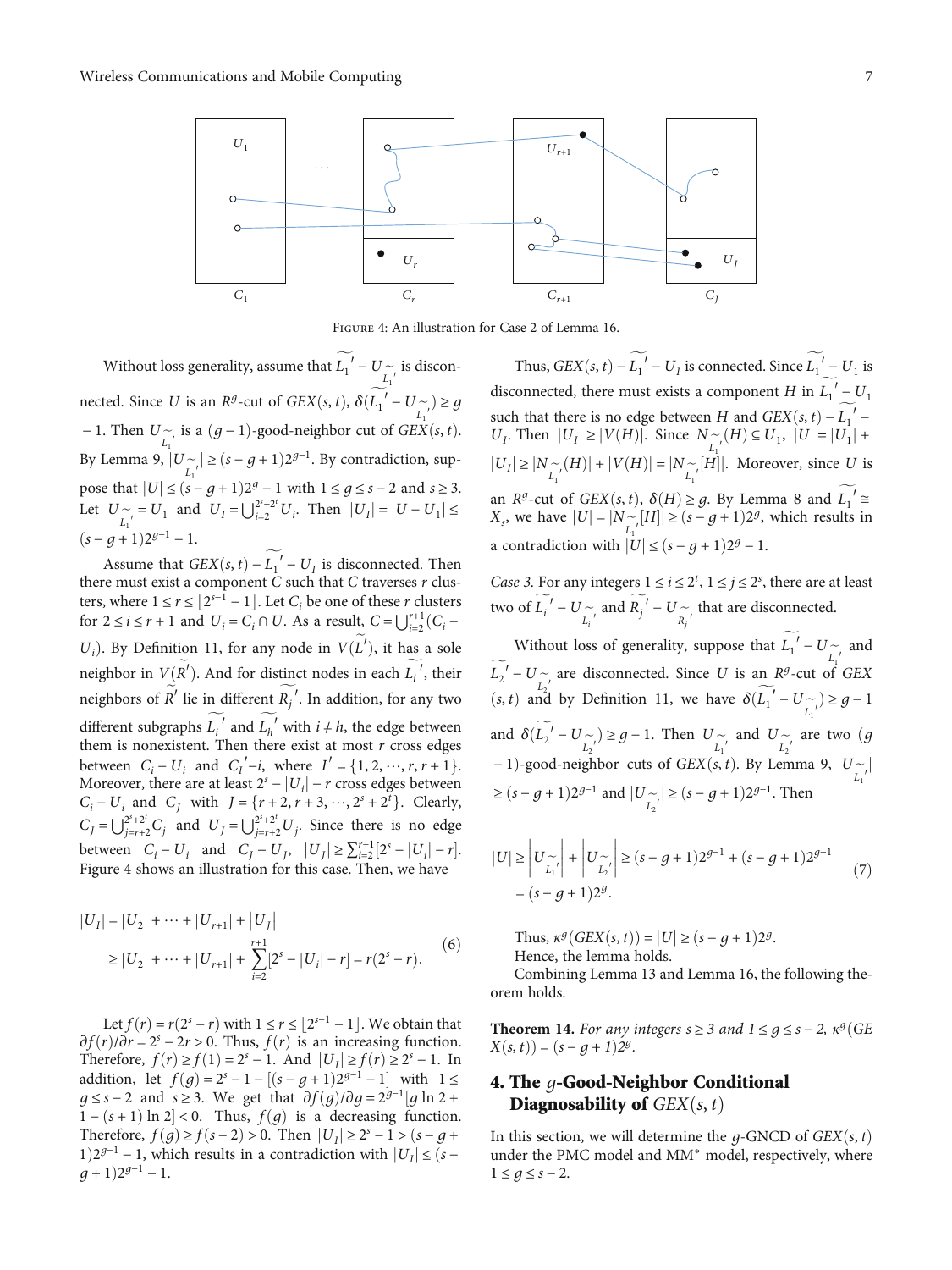<span id="page-7-0"></span>**Theorem 15.** For any integers  $s \geq 3$  and  $1 \leq g \leq s - 2$ ,  $t_g^P(GE)$ <br> $V(s, t) = (s - s + 2)^{2g}$  $X(s, t) = (s - g + 2)2^g - 1$ .

Proof. First, we show that  $t_g^P(GEX(s,t)) \le (s-g+2)2^g-1$ with  $1 \le g \le s - 2$  and  $s \ge 3$ . Let  $A \subseteq V(C_1)$  with  $C_1 \cong X_s$  such that *GEX* $(s, t)[A] \cong X_g$ . Clearly,  $|A| = 2^g$ . Suppose that  $F_1 =$  $N_{GEX(s,t)}(A)$  and  $F_2 = N_{GEX(s,t)}[A]$ . By Lemma [13](#page-5-0), we have  $|\widehat{F}_1| = |N_{GEX(s,t)}(A)| = (s - g + 1)2^g$ , and  $|\widehat{F}_2| = |N_{GEX(s,t)}[A]|$ j  $=(s-g+2)2^g$ , where  $\delta(GEX(s,t) - F_2) \geq g$ . Since  $\delta(GEX(s,t) - \widehat{F_1}) \geq g$ . Since  $\delta(GEX(s,t) - \widehat{F_2}) \geq g$ .  $(s, t)$  −  $\widehat{F}_1$ ) ≥ *g* and  $\delta(GEX(s, t) - \widehat{F}_2)$  ≥ *g*,  $\widehat{F}_1$  and  $\widehat{F}_2$  are two *g*-GNCF sets of *GEX*(*s*, *t*) with  $|\widehat{F}_1| \le (s - g + 2)2^g$  and  $|\widehat{F}_2|$  ≤  $(s - g + 2)2^g$ . On the other hand, since  $V(A) = \widehat{F}_1 \triangle$  $\widehat{F}_2$  and  $N_{GEX(s,t)}(A) = \widehat{F}_1$ , there is no edge between  $\widehat{F}_1 \Delta \widehat{F}_2$ and *GEX* $(s, t)$  –  $\widehat{F_1} \cup \widehat{F_2}$ . By Lemma [4](#page-2-0),  $\widehat{F_1}$  and  $\widehat{F_2}$  are indistinguishable under the PMC model. By Definition [6](#page-2-0) (2), *GE X* $(s, t)$  is not *g*-good-neighbor conditional  $(s - g + 2)2^g$ diagnosable under the PMC model. That is,  $t_g^p(GEX(s, t))$  $\leq (s - g + 2)2^g - 1$  for  $1 \leq g \leq s - 2$ .

Next, we prove that  $t_g^p(GEX(s,t)) \ge (s-g+2)2^g-1$ with  $1 \le g \le s - 2$  and  $s \ge 3$ . We suppose, to the contrary, that  $t_g^p(GEX(s, t)) \le (s - g + 2)2^g - 2$  for  $1 \le g \le s - 2$ . And assume that there are two indistinguishable *g*-GNCF sets  $\widehat{F_1}$  and  $\widehat{F_2}$  with  $|\widehat{F_1}| \leq (s - g + 2)2^g - 1$  and  $|\widehat{F_2}| \leq (s - g + 1)$  $2)2<sup>g</sup> - 1$ . In what follows, we consider two cases.

*Case 1.*  $V(GEX(s,t)) = \widehat{F_1} \cup \widehat{F_2}$ .

Since  $s \leq t$ , by Definition [11,](#page-3-0) we have  $|V(GEX(s, t))|$  =  $2^{s+t+1} \geq 2^{2s+1}$ .

Since  $|F_1 \cup F_2| \le |F_1| + |F_2| \le 2[(s - g + 2)2^g - 1]$ , we have

$$
|V(GEX(s,t))| - \left| \widehat{F_1} \cup \widehat{F_2} \right| \ge 2^{2s+1} - 2[(s-g+2)2^g - 1].
$$
\n(8)

Let  $f(q) = 2^{2s+1} - (s - q + 2)2^{g+1} + 2$  with  $1 \le g \le s - 2$ and *s* ≥ 3. We obtain that  $\partial f(g)/\partial g = [(g - s - 2) \ln 2 + 1]$ <br> $2g+1 < 0$  Thus  $f(g)$  is a decreasing function. Therefore, for  $2^{g+1}$  < 0. Thus,  $f(q)$  is a decreasing function. Therefore, for <sup>1</sup> <sup>≤</sup> *g* <sup>≤</sup> *s* <sup>−</sup> <sup>2</sup> and *s* <sup>≥</sup> <sup>3</sup>,

$$
f(g) \ge f(s-2) = 2^{2s+1} - 2^{s+1} + 2 > 0,
$$
 (9)

which induces a contradiction since  $V(GEX(s, t)) = \widehat{F_1} \cup \widehat{F_2}$ .

*Case 2.*  $V(GEX(s, t)) \neq \widehat{F_1} \cup \widehat{F_2}$ .

Since  $\widehat{F}_1 \neq \widehat{F}_2$ , we may assume that  $\widehat{F}_2 - \widehat{F}_1 \neq \emptyset$ . There exists no edge between  $V(GEX(s,t)) - \widehat{F_1} \cup \widehat{F_2}$  and  $\widehat{F_1} \Delta \widehat{F_2}$ because  $\widehat{F}_1$  and  $\widehat{F}_2$  are indistinguishable. Moreover, since  $\widehat{F}_1$  is a *g*-good-neighbor conditional faulty set, it is easy to verify that  $\delta(GEX(s, t)[F_2 - F_1]) \geq g$ . By Lemma [8,](#page-3-0)  $|F_2 - F_1| \geq 2g$  $\widehat{F}_1$   $\geq$  2*g*. On the other hand, since both  $\widehat{F}_1$  and  $\widehat{F}_2$  are *g*- GNCF sets,  $\widehat{F}_1 \cap \widehat{F}_2$  is also a *g*-good-neighbor conditional faulty set. Moreover, there is no edge between  $V(GEX(s, t))$  $-\widehat{F_1} \cup \widehat{F_2}$  and  $\widehat{F_1} \Delta \widehat{F_2}$ ; thus,  $GEX(s, t) - \widehat{F_1} \cap \widehat{F_2}$  is disconnected. Then  $\widehat{F}_1 \cap \widehat{F}_2$  is an  $R^g$ -cut of  $GEX(s, t)$ . By Theorem [14,](#page-6-0)  $|F_1 \cap F_2| \ge (s - g + 1)2^g$  with  $s \ge 3$  and  $1 \le g \le s - 2$ . Hence,

$$
\left|\widehat{F}_2\right| = \left|\widehat{F}_2 - \widehat{F}_1\right| + \left|\widehat{F}_1 \cap \widehat{F}_2\right| \ge 2^g + (s - g + 1)2^g
$$
  
=  $(s - g + 2)2^g$ , (10)

which results in a contradiction since  $|\widehat{F}_2| \le (s - g + 2)2^g$ − 1.

To sum up, we can conclude that  $t_g^p(GEX(s,t)) \ge (s-2)$ *g* + 2) $2^g$  − 1 for any integers  $1 \le g \le s$  − 2 and  $s \ge 3$ . Hence, the theorem holds.

**Theorem 24.** For any integers  $1 \le g \le s - 2$  and  $s \ge 4$ ,  $t_g^M(GE)$ <br> $V(s, t) = (s - 2)^{3g}$  $X(s,t) = (s-g+2)2^g - 1.$ 

Proof. The proof of  $t_g^M(GEX(s,t)) \le (s-g+2)2^g-1$  with 1 ≤  $g$  ≤  $s$  − 2 and  $s$  ≥ 4 is similar to Theorem 15, so it is omitted.

Next, we prove that  $t_g^M(GEX(s,t)) \ge (s-g+2)2^g-1$ with  $s \ge 4$  and  $1 \le q \le s - 2$ . We suppose, to the contrary, that Moreover, we assume that there are two indistinguishable  $g^M(GEX(s,t)) \le (s-g+2)2^g - 2$  with  $s \ge 4$  and  $1 \le g \le s-2$ . *g*-GNCF sets  $\widehat{F}_1$  and  $\widehat{F}_2$ , where  $|\widehat{F}_1| \le (s - g + 2)2^g - 1$ and  $|\widehat{F_2}| \leq (s - g + 2)2^g - 1$ .

Since  $s \leq t$ , by Definition [11,](#page-3-0) we have  $|V(GEX(s, t))|$  =  $2^{s+t+1} \geq 2^{2s+1}$ .

Furthermore, it is easy to get that  $|\widehat{F_1} \cup \widehat{F_2}| \leq |\widehat{F_1}| + |\widehat{F_2}|$  $≤ 2[(s - g + 2)2<sup>g</sup> - 1]$ . Then, we have

$$
|V(GEX(s,t))| - \left| \widehat{F_1} \cup \widehat{F_2} \right| \ge 2^{2s+1} - 2[(s-g+2)2^g - 1].
$$
\n(11)

Let *f*(*g*) =  $2^{2s+1} - (s - g + 2)2^{g+1} + 2$  with *s* ≥ 4 and 1 ≤ *g*  $\leq s - 2$ . We obtain that  $\frac{\partial f(g)}{\partial g} = [g \ln 2 + 1 - (s + 2) \ln 2]$ <br> $\frac{\partial g}{\partial g} = 2 + 1 - (s + 2) \ln 2$  $2^{g+1}$  < 0. Thus,  $f(g)$  is a decreasing function. Therefore, for *s* <sup>≥</sup> <sup>4</sup> and <sup>1</sup> <sup>≤</sup> *g* <sup>≤</sup> *s* <sup>−</sup> <sup>2</sup>,

$$
f(g) \ge f(s-2) = 2^{2s+1} - 2^{s+1} + 2 > 0,\tag{12}
$$

which results in a contradiction since  $|\widehat{F}_2| \le (s - g + 2)2^g - 1$ .

Thus,  $V(GEX(s, t)) \neq \widehat{F_1} \cup \widehat{F_2}$ . In addition, an important claim is given as follows.

*Claim 25. GEX* $(s, t) - \widehat{F}_1 \cup \widehat{F}_2$  has no isolated node.

By contradiction, suppose that *GEX* $(s, t) - \overline{F_1} \cup \overline{F_2}$  has at least one isolated node. Then, we prove that the two cases both contradict the supposition.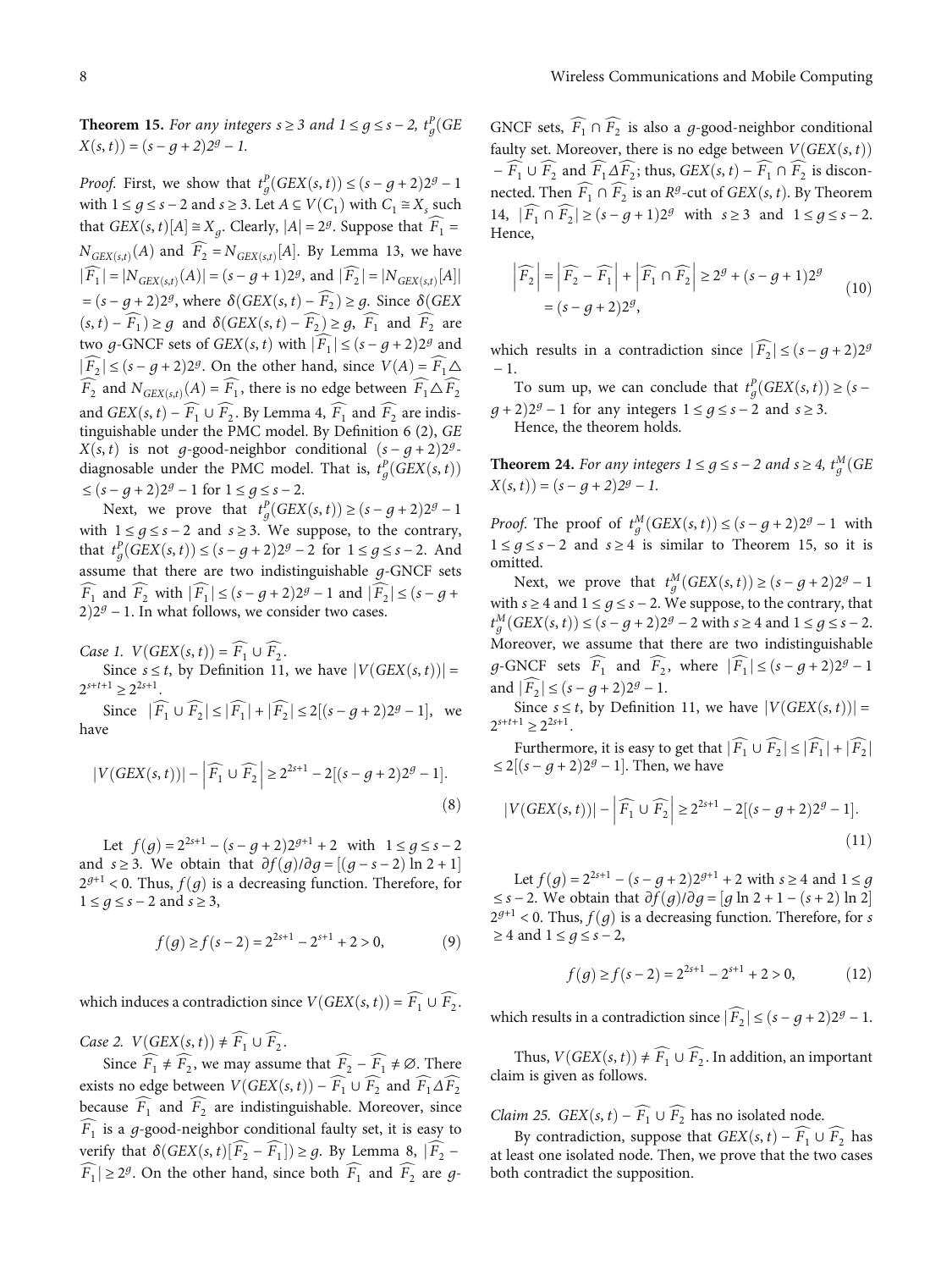<span id="page-8-0"></span>*Case 1.*  $q = 1$ .

Since  $\widehat{F}_1 \neq \widehat{F}_2$ , without loss of generality, we suppose that  $\widehat{F}_2 - \widehat{F}_1 \neq \emptyset$ . When  $\widehat{F}_1 \subset \widehat{F}_2$ , since  $\widehat{F}_2$  is a 1-GNCF set, *GE*  $X(s, t) - \widehat{F_1} \cup \widehat{F_2}$  has no isolated node. Now, we consider  $\widehat{F}_1 \nsubseteq \widehat{F}_2$ . The given *W* is the set of all isolated nodes and *B* = *GEX* $(s, t)$  $[V(GEX(s, t)) - (F_1 \cup F_2) - W]$ . Since  $F_1$  is a 1-GNCF set  $|N(\sigma)| > 1$  for any  $w \in W$ 1-GNCF set,  $|N_{GEX(s,t)-\widehat{F}_1}(w)| \ge 1$  for any  $w \in W$ .

Since  $\widehat{F}_1$  and  $\widehat{F}_2$  are indistinguishable, there exists at most one node  $u \in \widehat{F_2} - \widehat{F_1}$  with *u* is adjacent to *w* by Lemma [5.](#page-2-0) Thereby, there exists only one node  $u \in \widehat{F_2}$  −  $\widetilde{F}_1$  with *u* adjacent to *w*. It is easy to see that there is only one node  $v \in F_1 - F_2$  with *v* adjacent to *w*. Since  $\Delta(GEX(s, t)) = t + 1$  there are at most  $t - 1$  neighbors of *w* in  $(s, t) = t + 1$ , there are at most  $t - 1$  neighbors of *w* in  $F_1 \cap F_2$  with any isolated node  $w \in W$ . Since  $|F_2| \leq (s - 1)$ *g* + 2)2<sup>*g*</sup> − 1 and *g* = 1,  $|\widehat{F}_2|$  ≤ 2*s* + 1. Hence,

$$
\sum_{w \in W} \left| N_{GEX(s,t)} \left[ \widehat{F}_1 \cap \widehat{F}_2 \right]^{(w)} \right|
$$
\n
$$
\leq |W|(t-1) \leq \sum_{x \in \widehat{F}_1 \cap \widehat{F}_2} \deg_{GEX(s,t)}(x)
$$
\n
$$
\leq \left| \widehat{F}_1 \cap \widehat{F}_2 \right| (t+1)
$$
\n
$$
\leq \left( \left| \widehat{F}_2 \right| - 1 \right) (t+1) \leq 2s(t+1).
$$
\n(13)

It follows that  $|W| \leq 2s(t+1)/t - 1 \leq 4s$ . Thus,

$$
\left|\widehat{F_1} \cup \widehat{F_2}\right| + |W| = \left|\widehat{F_1}\right| + \left|\widehat{F_2}\right| - \left|\widehat{F_1} \cap \widehat{F_2}\right| + |W|
$$
  

$$
\leq 2(2s+1) - (s-1) + |W| \leq 7s + 3.
$$
 (14)

Let  $f(s) = 2^{2s} - 7s - 3$ . We can deduce that  $\partial f(s)/\partial s$ 0. Then  $f(s)$  is an increasing function. Therefore,  $f(s) \geq$  $f(4) > 0$ , a contradiction. Thus,  $V(B) \neq \emptyset$ .

Since the fault-pair  $(\widehat{F}_1, \widehat{F}_2)$  does not satisfy Lemma [5](#page-2-0) and any node in  $V(B)$  is not isolated, there exists no edge between *V*(*B*) and  $\widehat{F_1} \triangle \widehat{F_2}$ . Moreover,  $\widehat{F_1} \cap \widehat{F_2}$  is also a 1<br>-GNCF set Thus  $\widehat{F_2} \cap \widehat{F_2}$  is an  $R^1$ -cut of  $GFX(s, t)$  By -GNCF set. Thus,  $F_1 \cap F_2$  is an  $R^1$ -cut of *GEX* $(s, t)$ . By Theorem [14](#page-6-0),  $|\widehat{F_1} \cap \widehat{F_2}| \ge 2s$ . Since  $|\widehat{F_1}| \le 2s + 1$ ,  $|\widehat{F_2}| \le 2s$ + 1, and  $\widehat{F}_1 \neq \widehat{F}_2$ ,  $|\widehat{F}_1 - \widehat{F}_2| = |\widehat{F}_2 - \widehat{F}_1| = 1$ . Let  $\widehat{F}_1 - \widehat{F}_2$  $=\{v\}$  and  $F_2 - F_1 = \{u\}$ . Then  $|N_{GEX(s,t)[\widehat{F}_1 - \widehat{F}_2]}(w)| =$  $GEX(s,t)[F_1 - F_2]$  $|N_{GEX(st)}[\hat{F}_2 - \hat{F}_1](w)| = 1$ . Hence, we have  $(v, w) \in E(GE)$  $X(s, t)$  and  $(u, w) \in E(GEX(s, t))$  for any isolated node  $w \in W$ . By Lemma [10,](#page-3-0) there are at most two common neighbors between any two nodes in  $V(X_s)$ . In addition, by Definition [11,](#page-3-0) any two cross edges have no common end node. Then we deduce that any two nodes in  $V(GEX(s, t))$  have at most two common neighbors. Thus,  $|W| \le 2$ . Since there is no common node between any two cross edges and  $X<sub>s</sub>$  is triangle-free,  $GEX(s, t)$  is triangle-free. Thereby,

$$
\left| \widehat{F}_1 \cap \widehat{F}_2 \right| \ge \left| N_{GEX(s,t)}(v) - W \right| + \left| N_{GEX(s,t)}(w) - \{u, v\} \right|
$$
  
+ 
$$
\left| N_{GEX(s,t)}(v) - W \right| - (2 - |W|)
$$
  

$$
\ge 2(s + 1 - |W|) + s - 1 - 2 + |W|
$$
  
= 3s - 1 - |W| \ge 3s - 3. (15)

Therefor, for  $s \geq 4$ , we have

$$
\left|\widehat{F}_2\right| = \left|\widehat{F}_2 - \widehat{F}_1\right| + \left|\widehat{F}_1 \cap \widehat{F}_2\right| \ge 1 + 3s - 3 = 3s - 2 > 2s + 1,
$$
\n(16)

which results in a contradiction since  $|\widehat{F}_2| \le 2s + 1$ .

*Case 2.*  $g \geq 2$ *.* 

Without loss of generality, we suppose that  $\widehat{F_2} - \widehat{F_1} \neq \emptyset$ . Since  $F_1$  is a *g*-GNCF set of *GEX* $(s, t)$ ,  $|N_{GEX(s,t)-\widehat{F}_1}(x)| \ge g$ with any node  $x \in V(GEX(s, t) - \widehat{F}_1)$ . For any  $w \in V(GEX)$  $(s, t)$  −  $F_1 \cup F_2$ ), there exists at most one neighbor in  $F_2$ <br> $\widehat{F_1}$  because the foult pair  $(\widehat{F_2}, \widehat{F_2})$  is indictinguishable  $-F_1$  because the fault-pair  $(F_1, F_2)$  is indistinguishable<br>w Lemma 5. Therefore  $|N| \geq \epsilon \leq (|w|) \geq 1$ by Lemma [5.](#page-2-0) Therefore,  $|N_{GEX(s,t)-(\widehat{F}_1 \cup \widehat{F}_2)}(w)| \ge g-1 \ge 1$ . Since  $w \in V(GEX(s, t) - \widehat{F_1} \cup \widehat{F_2})$  is arbitrary, every node of *GEX* $(s, t) - \widehat{F_1} \cup \widehat{F_2}$  is not an isolated one.

To sum up, Claim [25](#page-7-0) holds.

Since there exists no isolated node in *GEX*(*s*, *t*) −  $\widehat{F_1}$  ∪  $\widehat{F}_2$  by Claim [25](#page-7-0) we have, for any  $w \in GEX(s, t) - \widehat{F}_1 \cup \widehat{F}_2$ , there exists some node  $v \in GEX(s, t) - \widehat{F_1} \cup \widehat{F_2}$  such that  $(w, v) ∈ E(GEX(s, t))$ . If  $(u, w) ∈ E(GEX(s, t))$  for any  $u ∈$  $\widehat{F_1} \Delta \widehat{F_2}$ ,  $(u, v)$ <sub>w</sub> satisfies condition in Lemma [5](#page-2-0). Therefore, the *g*-GNCF sets  $\widehat{F_1}$  and  $\widehat{F_2}$  are distinguishable, which results in a contradiction. By the arbitrariness of *w* ∈ *GEX*(*s*, *t*) −  $\widehat{F_1}$ ∪  $\widehat{F}_2$ , there exists no edge between *V*(*GEX*(*s*, *t*)) −  $\widehat{F}_1$  ∪  $\widehat{F}_2$ and  $\widehat{F_1} \triangle \widehat{F_2}$ .

Since  $\widehat{F}_1$  is a *g*-GNCF set and  $\widehat{F}_2 - \widehat{F}_1 \neq \emptyset$ ,  $\delta(GEX(s, t))$  $[F_2 - F_1]$  ≥ *g*. Thus,  $|F_2 - F_1|$  ≥ *g* + 1. Since  $F_1$  and  $F_2$ <br>are both *g*-GNCF sets and there exists no edge between are both *g*-GNCF sets and there exists no edge between<br> $V(GEV(\cdot, t))$ *V* $(\text{GEX}(s, t)) - \widehat{F_1} \cup \widehat{F_2}$  and  $\widehat{F_1} \triangle \widehat{F_2}$ ,  $\widehat{F_1} \cap \widehat{F_2}$  is also an  $R^g$ -cut of *GEX* $(s, t)$ . By Theorem [14,](#page-6-0)  $|\widehat{F}_1 \cap \widehat{F}_2| \ge (s - g + 1)$ 2<sup>*g*</sup>. Then  $|F_2| = |F_2 - F_1| + |F_1 \cap F_2| \ge (s - g + 1)2^g + 2^g =$  $(s-g+2)2^g$ , which contradicts with  $|\widehat{F}_2| \le (s-g+2)2^g - 1$ . Thus,  $t_g^M(GEX(s, t)) \ge (s - g + 2)2^g - 1$  for any integers  $1 \leq q \leq s - 2$  and  $s \geq 4$ .

Hence, the proof of theorem is completed.

#### 5. Applications to a Family of Famous Networks

In Section [2,](#page-2-0) the definition of the generalized exchanged *X*cube  $GEX(s, t)$  has been given. Furthermore, we determine the  $R^g$ -connectivity and  $g$ -GNCD of  $GEX(s, t)$  in Section [3](#page-4-0) and Section [4](#page-6-0), respectively. Applying the theorems of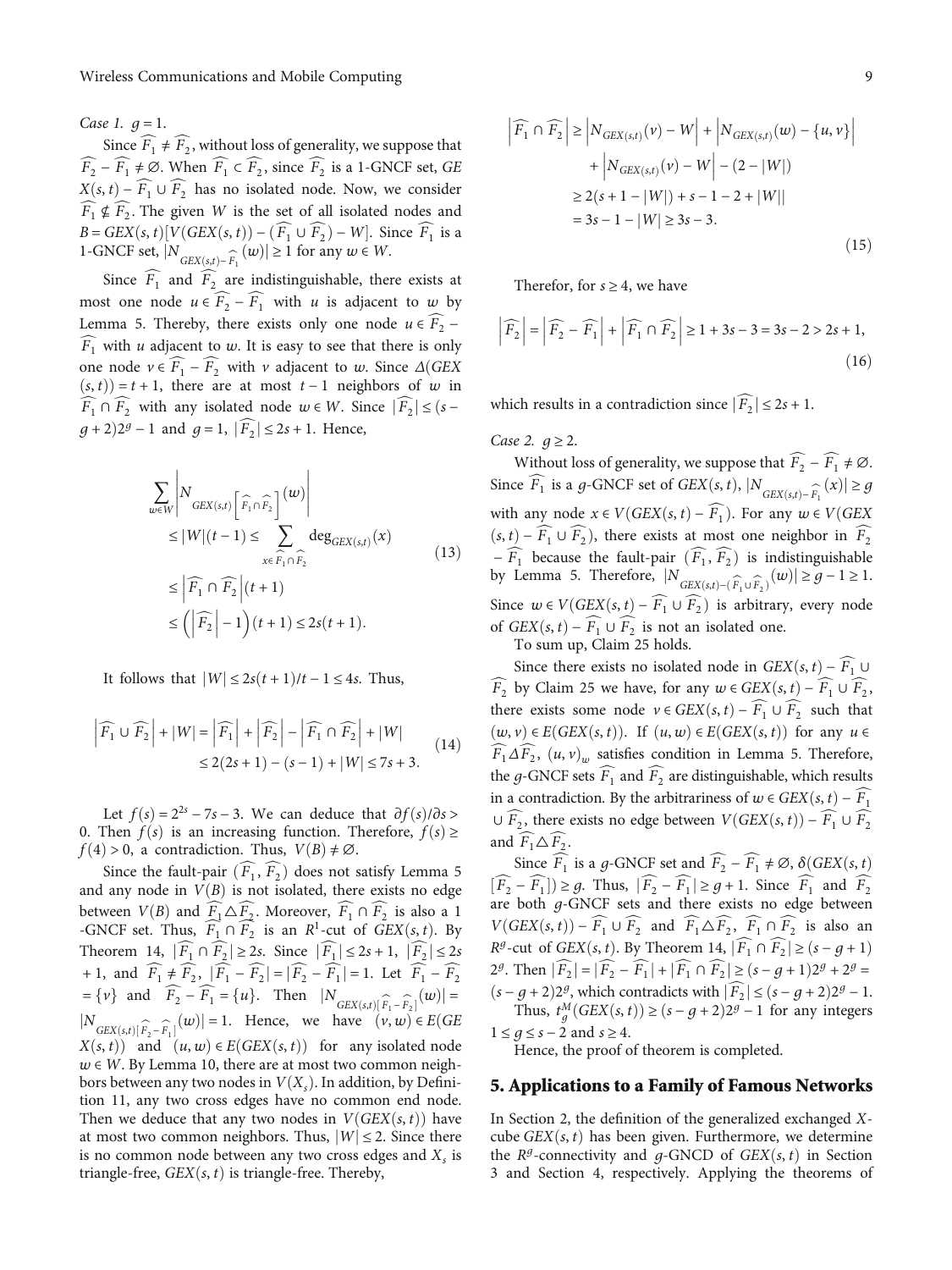

FIGURE 5: (a)  $GEH(1,1)$ , (b)  $GEH(1,2)$ .

Section [3](#page-4-0) and Section [4,](#page-6-0) we can directly establish the *R<sup>g</sup>*connectivity and *g*-GNCD of some generalized exchanged *X*-cubes, including generalized exchanged hypercubes, dualcube-like networks, generalized exchanged crossed cubes, and locally generalized exchanged twisted cubes. In this section, we will give the applications to these networks.

5.1. The Generalized Exchanged Hypercube. In 2005, Loh et al. [[36](#page-15-0)] proposed the exchanged hypercube, which obtained by removing edges from a hypercube  $H_{s+t+1}$ . We denote  $I_r = \{1, 2, \dots, r\}$ , where *r* is a given position integer. For each  $n \in I_r$ , the sequence  $x_r x_{r-1} \cdots x_1$  is a binary string of length *r* if  $x_n \in \{0, 1\}$ . The definition of exchanged hypercubes is presented as follows.

*Definition 16* (see [[36](#page-15-0)]). Let  $s, t \geq 1$ , the exchanged hypercube *EH* $(s, t)$  consists of the node set  $V(EH(s, t))$  and the edge set  $E(EH(s, t))$ , two nodes  $u = u_{s+t} \cdots u_{t+1} u_t \cdots u_1 u_0$  and  $v = v \cdots v, v, v$ , are linked by an edge called *r*-diment  $v_{s+t}$   $\cdots$   $v_{t+1}v_t$   $\cdots$   $v_1v_0$  are linked by an edge, called *r*-dimen-<br>sional edge, if and only if the following conditions are sional edge, if and only if the following conditions are satisfied:

(i) *u* and *v* differ exactly in one bit on the *r*-th bit or on the last bit

(iii)  $r \in I_{s+t} - I_t$ , then  $u_0 = v_0 = 0$ .

The generalized exchange hypercube was proposed by Cheng et al. [[37](#page-15-0)]. Let  $s, t \geq 1$ , the generalized exchanged hypercube *GEH* $(s, t, f)$  consists of two classes of hypercubes: one class contains  $2<sup>t</sup> H<sub>s</sub><sup>t</sup>$ , referred to as the Class-0 clusters; and the other contains  $2<sup>s</sup> H<sub>t</sub>$ 's, referred to as the Class-1 clusters. Class-0 and Class-1 clusters will be referred to as clusters of opposite class of each other, same class otherwise. The function *f* is a bijection between nodes of Class-0 clusters and those of Class-1 clusters; for two nodes *u*, *v* in the same cluster,  $f(u)$  and  $f(v)$  are in two different clusters, and the edge  $(u, f(u))$  is a cross edge. The bijection f ensures the existence of a perfect matching between nodes of Class-0 clusters and those in the Class-1 clusters but ignores the specifics of the perfect matching. Hence, we present the following proposition.

**Proposition 17.** *GEH* $(s, t)$  *can be decomposed into two sub*graphs L' and R'. Further, L' can be partitioned into 2<sup>t</sup> subgraphs, denoted by  $L_i'$  for  $i = 1, 2, \dots, 2^t$ . Similarly, R<sup>'</sup> can be partitioned into  $2^s$  subgraphs, denoted by  $R_j^f$  for  $j = 1, 2, \dots$ ,<br> $2^s$ , And CEH(s, t) satisfies the following conditions (Figure 4)  $f$ , And *GEH* $(s, t)$  satisfies the following conditions (Figure 5 ows the *GEH* $(1, 2)$ ). *z*: And *GEH* $(s, t)$  satisfies the *Johown*<br>shows the *GEH* $(1, 1)$  and *GEH* $(1, 2)$ ):

- (a) For any *i*, *j*,  $L_i' \cong H_s$  and  $R_j' \cong H_t$ . Further,  $|V(L_i')|$  $= 2^{s}$  and  $|V(R_j^{\prime})| = 2^{t}$ *j*
- (b) Each node in  $V(L')$  has a sole neighbor in  $V(R')$  and vice versa. In addition, for distinct nodes in each *L*<sub>i</sub><sup>'</sup>, their neighbors of  $R'$  lie in different  $R_j^{\prime}$ *j*
- (c) For any two different subgraphs  $L_i'$  and  $L_h'$  with  $i \neq h$ , there exists no edge between them. Similar for  $R_j^{\phantom{j}}$  and  $\widetilde{\hphantom{m}}$ *j*  $R_k^{\prime}$  *with*  $j \neq k$ .

The dual-cube is a special case of the exchanged hypercube when  $s = t$ , proposed by Li and Peng [\[38\]](#page-15-0). That is,  $EH(n, n) \cong D_n$ . The dual-cube-like network  $DC_n$  [[39](#page-15-0)], which is a generalization of dual-cubes, is isomorphic to *EH* $(n-1, n-1)$ , a special case of *GEH* $(n-1, n-1)$  (see  $DC_3$  in Figure [6\)](#page-10-0).

By Proposition 17, the generalized exchanged hypercube  $GEH(s, t)$  is the member of generalized exchanged *X*-cubes, where the *X*-cube is a hypercube. Then, the following theorems hold obviously.

#### **Theorem 18.**

- (1) For any integers  $1 ≤ g ≤ s − 2$  and  $3 ≤ s ≤ t$ ,  $\kappa^g$  (GE  $H(s, t) = (s - g + 1)2^g$
- (2) For any integers  $1 ≤ g ≤ n 3$  and  $n ≥ 4$ ,  $\kappa^g(DC_n) =$  $(n - g)2^g$ .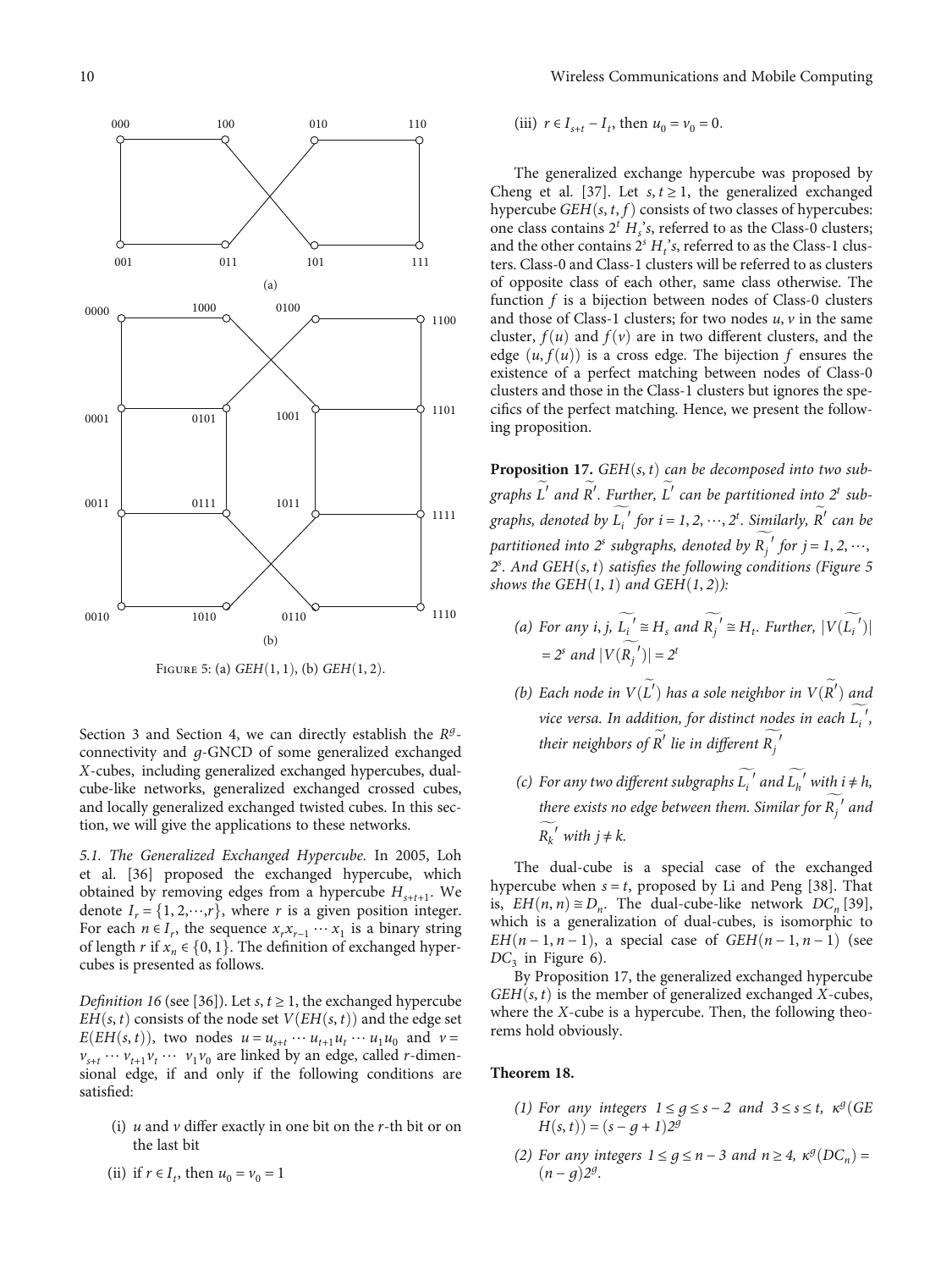<span id="page-10-0"></span>

FIGURE 6: The dual-cube-like network  $DC_3$ .

#### **Theorem 19.**

- (1) For any integers  $1 \le g \le s 2$  and  $3 \le s \le t$ ,  $t_g^p$  (GEH  $(s, t) = (s - q + 2)2^g - 1$
- (2) For any integers  $1 \le g \le n-3$  and  $n \ge 4$ ,  $t_g^p(DC_n) =$  $(n - q + 1)2^g - 1$ .

#### **Theorem 20.**

- (1) For any integers  $1 \le g \le s 2$  and  $4 \le s \le t$ ,  $t_g^M$  (GEH  $(s, t) = (s - g + 2)2^g - 1$
- (2) For any integers  $1 \le g \le n-3$  and  $n \ge 5$ ,  $t_g^M(DC_n) =$ <br>(*n* − *a* + 1) <sup>2*a*</sup> → 1</sup>  $(n - q + 1)2^g - 1$ .

5.2. The Generalized Exchanged Crossed Cube. Li et al. [[26\]](#page-15-0) give the definition of  $ECQ(s, t)$ , which is obtained by removing edges from a crossed cube *CQs*<sup>+</sup>*t*+1. In what follows, we review the definition of exchanged crossed cubes.

Definition 21 (see [[26](#page-15-0)]). The  $(s, t)$ -dimensional exchanged crossed cube is defined as a graph  $ECQ(s, t) = G(V)ECQ$  $(s, t)$ ,  $E(ECQ(s, t))$  for *s*,  $t \geq 1$ , The node set  $V(ECQ(s, t))$  $=\{a_{s-1} \cdots a_0b_{t-1} \cdots b_0c|a_j, b_i, c \in \{0, 1\}, \text{ where } 0 \le i \le t-1\}$ and  $0 \le j \le s - 1$ }. The edge set *E*(*ECQ*(*s*, *t*)) consisting of three types of disjoint sets  $E_1$ ,  $E_2$ , and  $E_3$  is shown as follows.

 $E_1: |u[0] \neq v[0], u \oplus v = 1$ , where  $\oplus$  is the exclusive-OR operator.

 $E_2$ :  $[u[s+t:t+1] = v[s+t:t+1], u[0] = v[0] = 1, u[t:$ <br> *s* denoted by  $h = h$  , *w*, *h*, and  $v[t:1]$  is denoted by  $h' =$ 1) is denoted by  $b = b_{t-1} \cdots b_0$  and  $v[t:1]$  is denoted by  $b' = b'$ <br>  $b' = w, b' = And, u, and v, are adjacent, by the following rule.$ *b*<sup>'</sup><sub>t−1</sub> … *b*<sup>'</sup><sub>0</sub>. And *u* and *v* are adjacent by the following rule:<br>for any integer t > 1 if and only if there is an  $I(1 \le l \le t)$  with for any integer  $t \ge 1$ , if and only if there is an  $l(1 \le l \le t)$  with *b*<sub>t−1</sub> ⋯ *b<sub>i</sub>*</sub> *b'*<sub>*t*-1</sub> ··· *b'*<sub>*j*</sub>; *b<sub>i-1</sub>*  $\ne$ *b'*<sub>*l*-1</sub>, *b<sub>i-2</sub>* = *b'*<sub>*l*-2</sub> if *l* is even; *b*<sub>2*i*+1</sub>*b*<sub>2</sub>*i*</sub> ∼ *b*<sup> $\prime$ </sup><sub>2*i*</sub>+1*b*<sup> $\prime$ </sup><sub>2*i*</sub>, where 0 ≤ *i* <  $[(l-1)/2]$ <br>*F* + |*u*[*t* + 1] − *v*[*t* + 1] *u*[0] − *v*[0] − 0

 $E_3$ :  $|u[t:1] = v[t:1], u[0] = v[0] = 0, \quad u[s+t:t+1]$  is<br>oted by  $a = a$ , and  $v[s+t:t+1]$  is denoted by  $a'$ denoted by  $a = a_{s-1} \cdots a_0$  and  $y[s + t : t + 1]$  is denoted by a<sup>*'*</sup><br> $a' = a'$ ,  $a' = b$  advector are adjacent by the following rules = *a*′ *t*−<sup>1</sup> <sup>⋯</sup> *<sup>a</sup>*′ <sup>0</sup>. And *u* and *v* are adjacent by the following rule: *for any integer s*  $\geq$  1, *if and only if there is an*  $l(1 \leq l \leq s)$  with  $a_{s-1}$  …  $a_l = a'_{s-1}$  …  $a'_{l}$ ;  $a_{l-1} \neq a'_{l-1}$ ,  $a_{l-2} = a'_{l-2}$  if *l* is even;  $a_{2i+1}a_{2i} \sim a'_{2i+1}a'_{2i}$ , where  $0 \le i \le \lfloor (l-1)/2 \rfloor$ .<br> *x*[*u* · *v*] *is the hit pattern of x from dimen* 

*x*½*u* : *v*- is the bit pattern of *x* from dimension *u* to dimension *v*.

Let *s*,  $t \geq 1$ , the generalized crossed cube *GECQ*(*s*, *t*, *f*) comprises two classes of crossed cubes, referred to as the Class-0 clusters and the Class-1 clusters, respectively. The Class-0 clusters contain  $2^t$   $CQ_s$ 's and the Class-1 clusters contain  $2<sup>s</sup> CQ<sub>t</sub>$ 's. They will be referred to as clusters of opposite class of each other, same class otherwise. The function *f* is a bijection between nodes of Class-0 clusters and those of Class-1 clusters such that, for *u*, *v*, two nodes of the same cluster,  $f(u)$  and  $f(v)$ , are in two different clusters, and the edge  $(u, f(u))$  is a cross edge. The bijection  $f$  ensures the existence of a perfect matching between two nodes in different clusters, but there is no requirement for the specifics of the perfect matching. Therefore, we have the following proposition.

**Proposition 22.**  $GECQ(s, t)$  can be decomposed into two disjoint subgraphs L<sup>'</sup> and R<sup>'</sup>. And L<sup>'</sup> and R<sup>'</sup> are the subgraphs induced by  $V(L')$  and  $V(R'),$  respectively, where

$$
V(\widetilde{L}') = \left\{ a_{s-1}a_{s-2}\cdots a_0b_{t-1}\cdots b_00 \middle| a_j, b_i \in \{0, 1\},\right\}.
$$
 (17)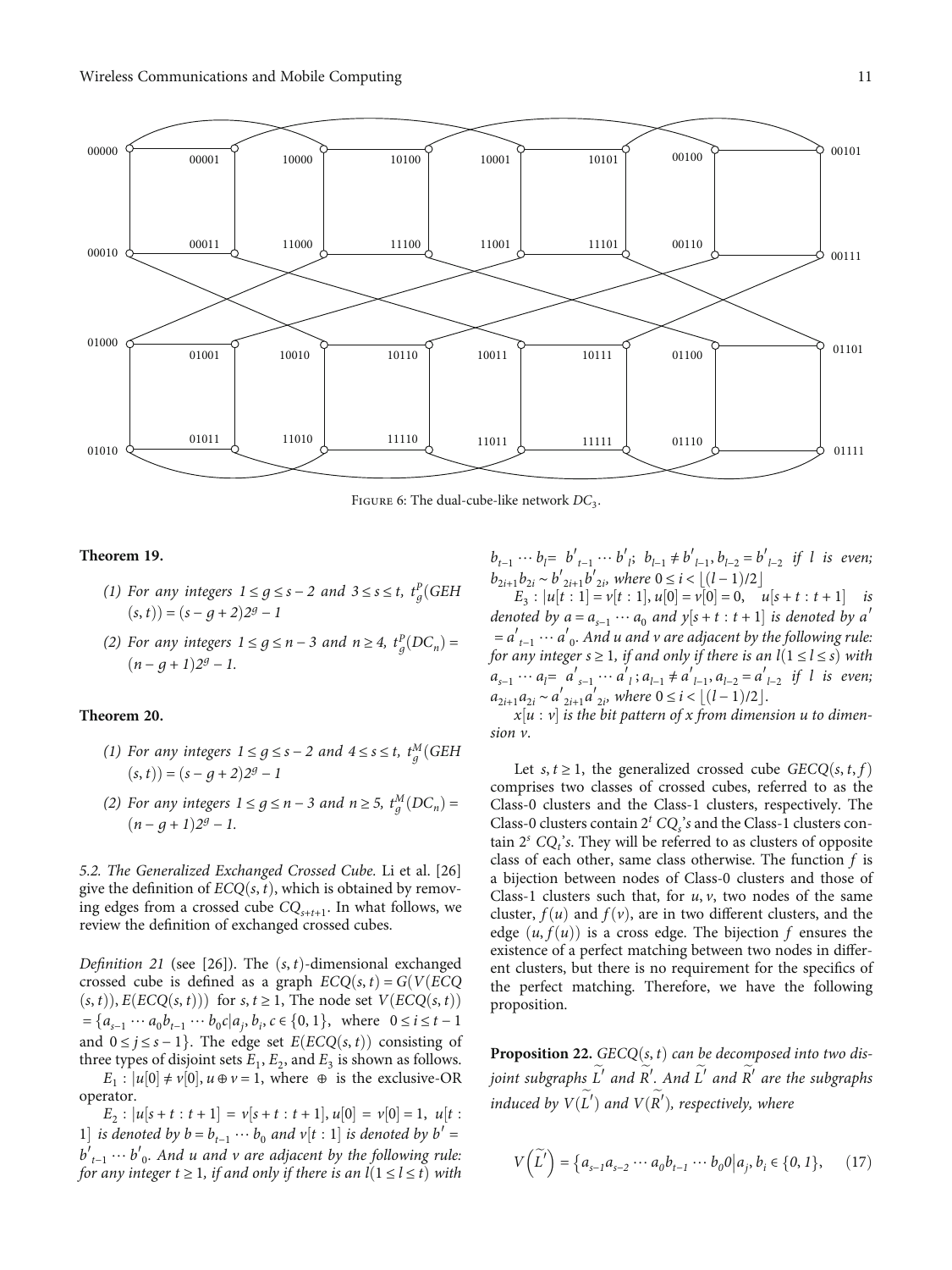<span id="page-11-0"></span>with  $0 \le j \le s - 1$  and  $0 \le i \le t - 1$ .

$$
V\left(\widetilde{R}'\right) = \left\{a_{s-1}a_{s-2}\cdots a_0b_{t-1}\cdots b_01\middle|a_j, b_i \in \{0, 1\},\right\} \tag{18}
$$

*with*  $0 \le j \le s - 1$  *and*  $0 \le i \le t - 1$ .

By Definition [21](#page-10-0),  $L'$  can be partitioned into 2<sup>t</sup> subgraphs, denoted by  $L_i'$  such that for  $v_1$ ,  $v_2 \in L_i'$ ,  $v_1[t:1]$  $= v_2[t : 1]$ , where  $i = 1, 2, \dots, 2^t$ . Similarly,  $R'$  can be partitioned into 2<sup>*s*</sup> subgraphs, denoted by  $R_j'$  such that  $w_1$ , *j*  $w_2 \in R_j'$ ,  $w_1[t+1:s+t] = w_2[t+1:s+t]$ , for  $j=1,2,\dots,$ <br>2<sup>5</sup>. And *GECQ(s, t)* satisfies the following conditions (see<br>*GECQ(1* 3) in Figure 7).  $GECQ(1, 3)$  in Figure [7\)](#page-12-0):

- (1) For any *i*, *j*,  $L_i' \cong CQ_s$  and  $R_j' \cong CQ_t$ . Further, |*V j* ð*L*  $|V({R_j}')| = 2^s$  and  $|V({R_j}')| = 2^t$ *j*
- (2) Each node in  $V(L')$  has a sole neighbor in  $V(R')$  and vice versa. In addition, for distinct nodes in each  $L_i'$ , their neighbors of  $R'$  lie in different  $R_j'$

*j*

(3) For any two different subgraphs  $L_i'$  and  $L_h'$  with  $i \neq h$ , there exists no edge between them. Similar for  $R_j^{\prime}$  and  $\sim$ *j*  $R_k'$  with  $j \neq k$ .

By Proposition [22,](#page-10-0) the exchanged crossed cube *GECQ*  $(s, t)$  is an exchanged *X*-cube, where the *X*-cube is a crossed cube. Then, the following theorems hold obviously.

**Theorem 23.** For any integers  $1 \leq q \leq s - 2$  and  $3 \leq s \leq t$ ,  $\kappa^g(GECQ(s,t)) = (s - g + 1)2^g$ .

#### **Theorem 24.**

- (1) For any integers  $1 \le g \le s 2$  and  $3 \le s \le t$ ,  $t_g^p$  (GECQ  $(s, t) = (s - g + 2)2^g - 1$
- (2) For any integers  $1 \le g \le s 2$  and  $4 \le s \le t$ ,  $t_g^M(GEC$ <br> $Q(s, t)) = (s g + 2)2^g 1$ .

5.3. The Locally Generalized Exchanged Twisted Cube. The locally exchanged twisted cube proposed by Chang et al. [\[29](#page-15-0)], obtained by removing edges from a locally twisted cube *LTQs*<sup>+</sup>*t*+1. The definition of locally exchanged twisted cube is introduced as follows.

Definition 25 (see [[29\]](#page-15-0)). The  $(s, t)$ -dimensional locally exchanged twisted cube is defined as a graph  $LETQ(s, t)$  $= G(V(LETQ(s, t)), E(LETQ(s, t)))$  for  $s, t \geq 1$ , The node set  $V(LETQ(s,t)) = {x = x_{t+s} \cdots x_{t+1} x_t \cdots x_1 x_0 : x_i \in \{0, 1\}$ *with*  $0 \le i \le t + s$ .  $E(LETQ(s, t))$  is the edge set consisting of the following three types of disjoint sets  $F_1$ ,  $F_2$  and  $F_3$ . of the following three types of disjoint sets  $E_1$ ,  $E_2$ , and  $E_3$ .

$$
E_1 = \{(x, y) \in V \times V : x \oplus y = 2^0\}
$$
  
\n
$$
E_2 = \{(x, y) \in V \times V : x_0 = y_0 = 1, x_1 = y_1 = 0 \text{ and } x \oplus y
$$
  
\n
$$
= 2^k \text{ for } k \in [3, t] \} \cup \{(x, y) \in V \times V : x_0 = y_0 = x_1
$$
  
\n
$$
= y_1 = 1 \text{ and } x \oplus y = 2^k + 2^{k-1} \text{ for } k \in [3, t] \}
$$
  
\n
$$
\cup \{(x, y) \in V \times V : x_0 = y_0 = 1 \text{ and } x \oplus y \in \{2^1, 2^2\} \}
$$
  
\n
$$
E_3 = \{(x, y) \in V \times V : x_0 = y_0 = x_{t+1} = y_{t+1}
$$
  
\n
$$
= 0 \text{ and } x \oplus y = 2^k \text{ for } k \in [t+3, t+s] \}
$$
  
\n
$$
\cup \{(x, y) \in V \times V : x_0 = y_0 = 0, x_{t+1} = y_{t+1}
$$
  
\n
$$
= 1 \text{ and } x \oplus y = 2^k + 2^{k-1} \text{ for } k \in [t+3, t+s] \}
$$
  
\n
$$
\cup \{(x, y) \in V \times V : x_0 = y_0 = 0 \text{ and } x \oplus y \in \{2^{t+1}, 2^{t+2}\} \}
$$
  
\n(19)

Let  $s, t \geq 1$ ; there are two classes of locally twisted cubes in the locally generalized exchanged twisted cube *LGETQ*  $(s, t, f)$ : one class, referred to as the Class-0 clusters, contains  $2<sup>t</sup> LTQ<sub>s</sub>$ 's; and the other, referred to as the Class-1 clusters, contains  $2<sup>s</sup>$  *LTQ<sub>t</sub>*'s. They will be referred to as clusters of opposite class of each other, same class otherwise. There exists a bijection function *f* between nodes of Class-0 clusters and those of Class-1 clusters. For two nodes *u*, *v* in the same cluster,  $f(u)$  and  $f(v)$  belong to two different ones, and the edge  $(u, f(u))$  is a cross edge. The bijection f ensures the existence of a perfect matching between nodes of Class-0 clusters and those in the Class-1 clusters, but the specifics of the perfect matching can be ignored. Further, we obtain the proposition as follows.

**Proposition 26.** *LGETQ* $(s, t)$  *can be decomposed into two* disjoint subgraphs L' and R'. L' can be partitioned into 2<sup>*t*</sup> subgraphs, denoted by  $L_i'$  for  $i = 1, 2, \dots, 2^t$ . Similarly, R<sup>'</sup> can be partitioned into  $2^s$  subgraphs, denoted by  $R_j^f$  for  $j = 1, 2, \dots$ ,<br> $2^s$ , And LCETO(s, t) satisfies the following conditions (see I *j* . And *LGETQ*ð*s*, *t*Þ satisfies the following conditions (see *L*  $Z^2$ . And  $LGEI$   $Q(s, t)$  sat.<br> $GETQ(1, 3)$  in Figure [8](#page-12-0)):

- (a) For any *i*, *j*,  $L_i' \cong LTQ_s$  and  $R_j' \cong LTQ_t$ . Further, |*V j*  $(|L_i^{\prime}|) = 2^s$  and  $|V(R_j^{\prime})| = 2^t$ *j*
- (b) Each node in  $V(L')$  has a sole neighbor in  $V(R')$  and vice versa. In addition, for distinct nodes in each *L*<sub>i</sub><sup>'</sup>, their neighbors of R<sup>'</sup> lie in different  $R_j^{\phantom{j}'}$ *j*
- (c) For any two different subgraphs  $L_i'$  and  $L_h'$  with  $i \neq h$ , there exits no edge connects them. Similar for  $R_j^{\phantom{j}}$  and  $\widetilde{\hphantom{A}}$ *j*  $R_k^{\prime}$  *with*  $j \neq k$ .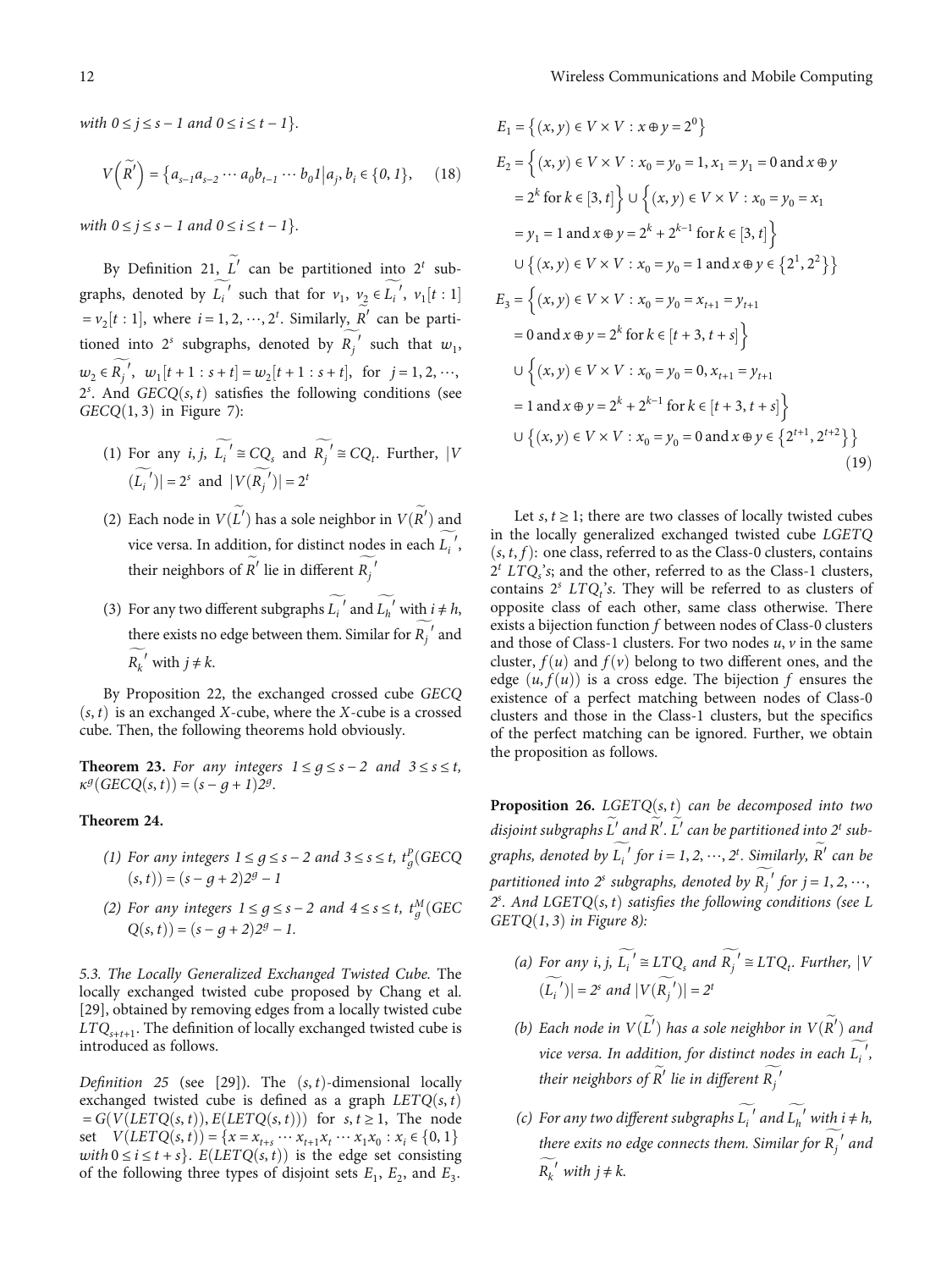<span id="page-12-0"></span>

FIGURE 7: An exchanged crossed cube *GECQ*(1,3).



FIGURE 8: A locally exchanged twisted cube *LGETQ*(1,3).

By Proposition [26,](#page-11-0) the locally exchanged twisted cube *L*  $GETQ(s, t)$  is a member of generalized exchanged *X*-cubes, where the *X*-cube is a locally twisted cube. Then, we have the following theorems.

### **Theorem 27.**

- (1) For any integers  $1 \le g \le s 2$  and  $3 \le s \le t$ ,  $\kappa^g (LGET)$  $Q(s, t) = (s - g + 1)2^g$
- (2) For any integers  $1 \le g \le s 2$  and  $3 \le s \le t$ ,  $t_g^p$ (LGET  $Q(s, t) = (s a + 3)3^q 1$  $Q(s, t) = (s - g + 2)2^g - 1$

(3) For any integers  $1 \le g \le s - 2$  and  $4 \le s \le t$ ,  $t_g^M(LGET(GF))$  $Q(s, t) = (s - q + 2)2^g - 1$ .

## 6. Compare Results

In this section, we will illustrate the advantages of  $R<sup>g</sup>$ -connectivity and *g*-GNCD compared to traditional connectivity and traditional diagnosability, respectively. Let us review their definition. The connectivity, which is less than the minimum degree of graph, is the minimum number of nodes that make the graph disconnected. The maximum number of faulty processors that the system can precisely point out is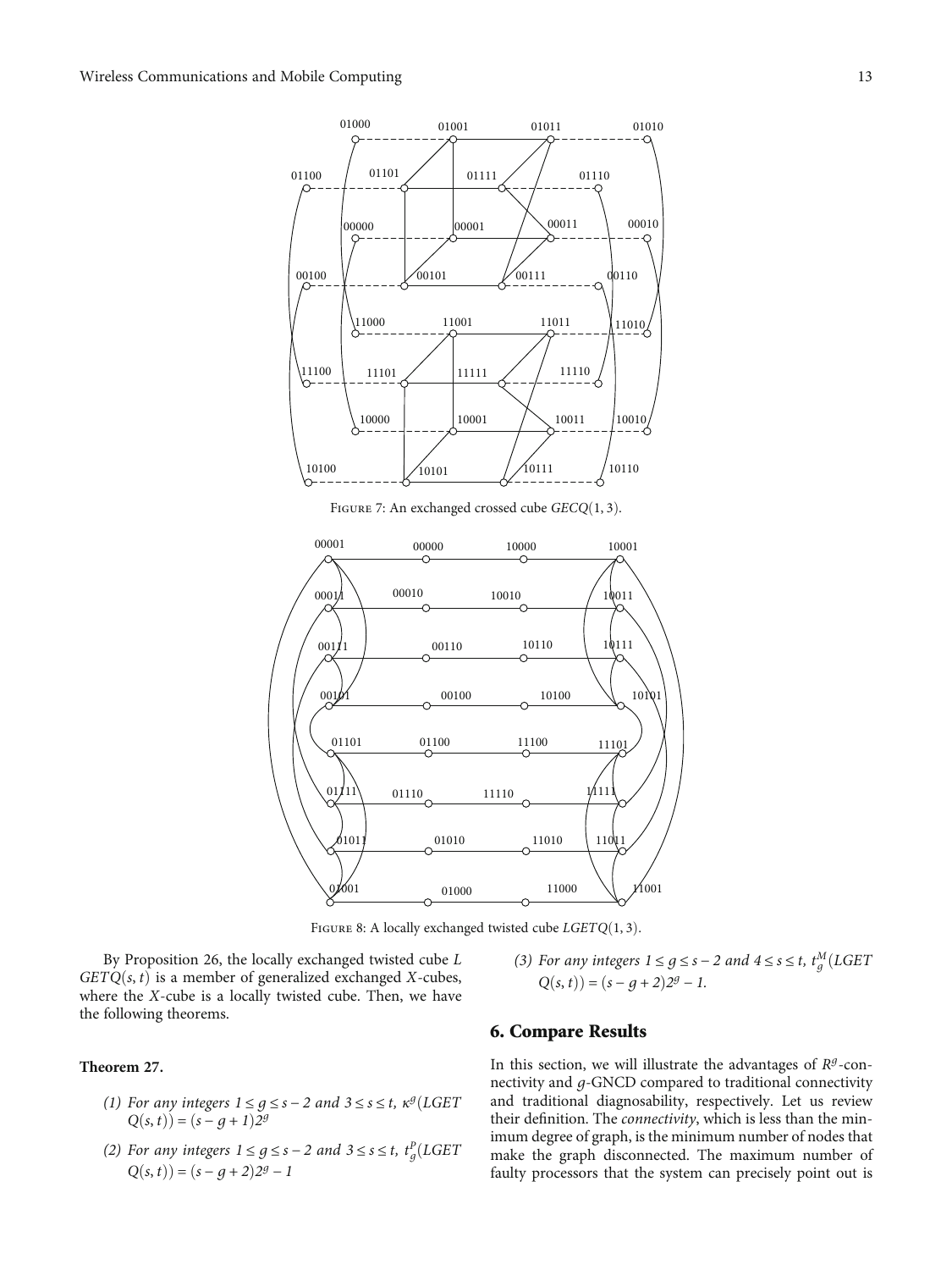<span id="page-13-0"></span>

FIGURE 9: (a) The minimum degree and  $R^g$ -connectivity of *GEX*(*s*, *t*). (b) The minimum degree and *q*-GNCD of *GEX*(*s*, *t*).

as known as the *diagnosability* of the system, which is equal to the minimum degree of graph in most cases. The *g*good-neighbor conditional connectivity (*R<sup>g</sup>*-connectivity) is the minimum number of nodes that make the graph disconnected, and each node has at least *g* neighbors in every remaining component. The *g*-good-neighbor conditional diagnosability (*g*-GNCD) is the maximum number of faulty processors that can be identified under the condition that every fault-free processor has no less than *g* fault-free neighbors. We have determined that the *<sup>R</sup><sup>g</sup>*-connectivity of *GEX*  $(s, t)$  is  $(s - q + 1)2^g$  and the *q*-GNCD of *GEX* $(s, t)$  is  $(s - q)$ + 2Þ2*<sup>g</sup>* <sup>−</sup> <sup>1</sup>. Figure 9 shows that *R<sup>g</sup>*-connectivity and *g*-GNCD are both about  $2<sup>g</sup>$  times the minimum degree of graph. Therefore, we can speculate that *<sup>R</sup><sup>g</sup>*-connectivity is about <sup>2</sup>*<sup>g</sup>* times traditional connectivity and *g*-GNCD is about <sup>2</sup>*<sup>g</sup>* times traditional diagnosability, which means that *R<sup>g</sup>*-

connectivity and *g*-GNCD can better evaluate the fault tolerance of network.

### 7. Conclusion

The *R<sup>g</sup>*-connectivity and *g*-GNCD are two significant metrics for reliability of multiprocessor systems. Exchanged *X*cubes are a class of irregular networks, obtained by deleting links from hypercubes and some variant networks of hypercubes (*X*-cubes). They not only combine the advantages of *X*-cubes but also reduce the interconnection complexity. Exchanged *X*-cubes classify its nodes into two different classes clusters with a unique connecting rule. In this paper, we propose the generalized exchanged *X*-cubes framework so that architecture can be constructed by different connecting rules. We first give the definition of a family of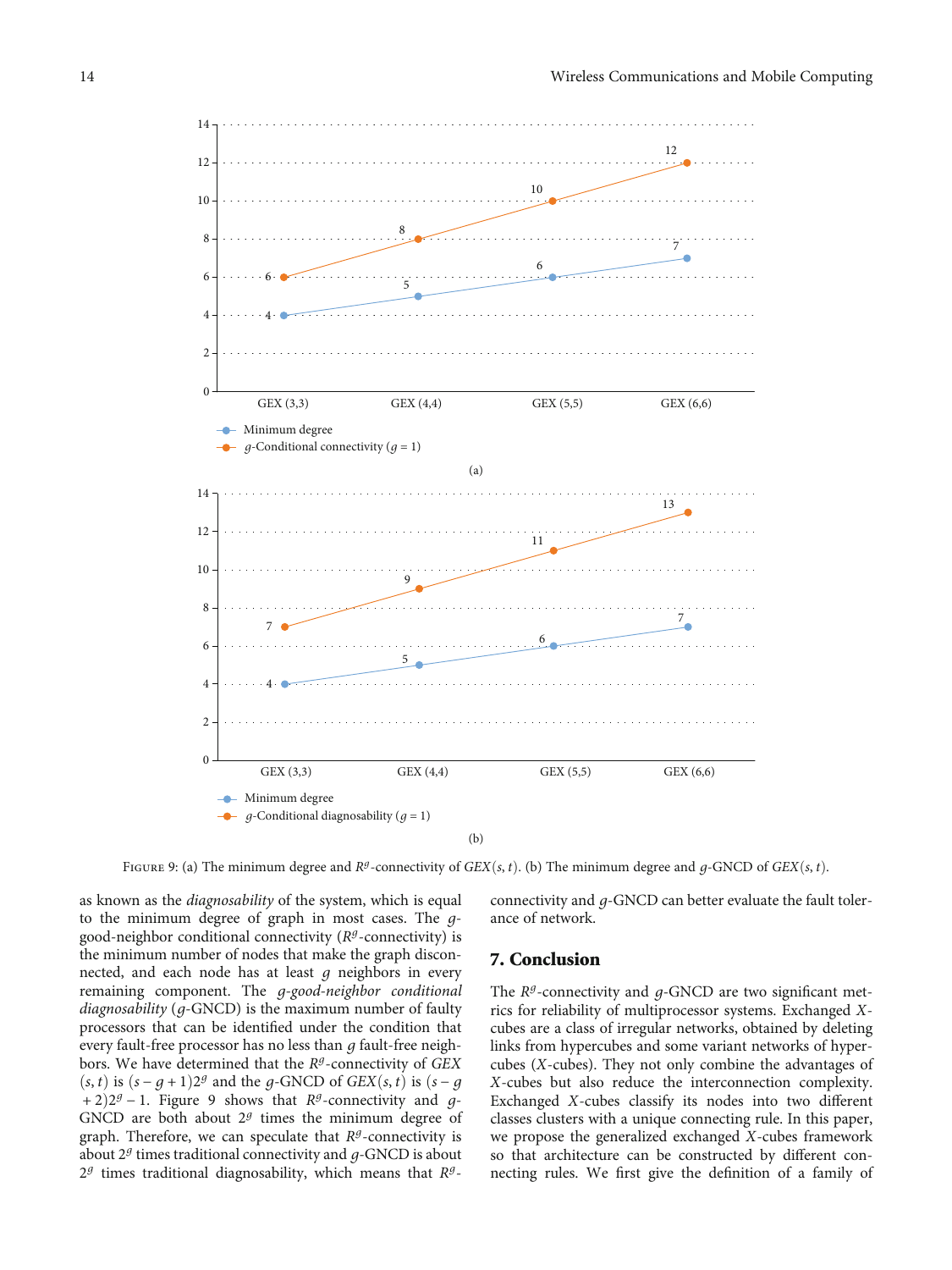<span id="page-14-0"></span>generalized exchanged *X*-cubes, including generalized exchanged hypercubes, dual-cube-like networks, generalized exchanged crossed cubes, and locally exchanged twisted cubes as members. Then we determine the  $R<sup>g</sup>$ -connectivity and *g*-GNCD of generalized exchanged *X*-cubes. Finally, the *<sup>R</sup><sup>g</sup>*-connectivity and *g*-GNCD of generalized exchanged hypercubes, dual-cube-like networks, generalized exchanged crossed cubes, and locally exchanged twisted cubes are established directly. As a future research, we attempt to evaluate the *Rg*-connectivity and *g*-GNCD of other generalized exchanged *X*-cubes using methods extended from the proposed method in this paper.

#### Data Availability

The data used to support the findings of this study are available from the corresponding author upon request.

#### Conflicts of Interest

The authors have declared that no conflict of interest exists.

### Acknowledgments

This work was supported by the National Natural Science Foundation of China (No. 61872257 and No. 61977016) and the Joint Found of the National Natural Science Foundation of China (No. U1905211).

#### References

- [1] Y. Hong, "Realizability of fault-tolerant graphs," Bulletin of the Malaysian Mathematical Sciences Society, vol. 39, no. 2, pp. 619–631, 2016.
- [2] W. Guo, J. Li, G. Chen, Y. Niu, and C. Chen, "A PSOoptimized real-time fault-tolerant task allocation algorithm in wireless sensor networks," IEEE Transactions on Parallel and Distributed Systems, vol. 26, no. 12, pp. 3236–3249, 2015.
- [3] A.-H. Esfahanian and S. L. Hakimi, "On computing a conditional edge-connectivity of a graph," Information Processing Letters, vol. 27, no. 4, pp. 195–199, 1988.
- [4] S. Latifi, M. Hegde, and M. Naraghi-Pour, "Conditional connectivity measures for large multiprocessor systems," IEEE Transactions on Computers, vol. 43, no. 2, pp. 218–222, 1994.
- [5] X. Xu, S. Zhou, and J. Li, "Reliability of complete cubic networks under the condition of g-good-neighbor," The Computer Journal, vol. 26, pp. 1165–1177, 2016.
- [6] W. Ning, "Erratum and corrections to "The h-connectivity of exchanged crossed cube" [Theoret. Comput. Sci. 696 (2017) 65–68]," Theoretical Computer Science, vol. 705, pp. 118–121, 2018.
- [7] J. Yuan, A. Liu, X. Ma, X. Liu, X. Qin, and J. Zhang, "The *g* -good-neighbor conditional diagnosability of k-ary n-cubes under the PMC model and MM<sup>∗</sup> model," IEEE Transactions on Parallel and Distributed Systems, vol. 26, no. 4, pp. 1165– 1177, 2015.
- [8] L. Lin and S. Zhou, "Conditional connectivity for  $(n, k)$ -arrangement graphs," Journal of Mathematical Study, vol. 45, no. 4, pp. 350–364, 2012.
- [9] F. P. Preparata, G. Metze, and R. T. Chien, "On the connection assignment problem of diagnosable systems," IEEE Transac-
- [10] J. Maeng and M. Malek, "A comparison connection assignment for self-diagnosis of multiprocessors systems," in Proceedings 11th International Symposium. Fault-Tolerant Computing, pp. 173–175, Portland, Maine, June 1981.

tions on Computers, vol. EC-16, no. 6, pp. 848–854, 1967.

- [11] A. Sengupta and A. Dahbura, "On self-diagnosable multiprocessor systems: diagnosis by the comparison approach," IEEE Transactions on Computers, vol. 41, no. 11, pp. 1386–1396, 1992.
- [12] P.-L. Lai, J. J. M. Tan, C.-P. Chang, and L.-H. Hsu, "Conditional diagnosability measures for large multiprocessor systems," IEEE Transactions on Computers, vol. 54, no. 2, pp. 165–175, 2005.
- [13] S.-L. Peng, C.-K. Lin, J. J. M. Tan, and L.-H. Hsu, "The g-goodneighbor conditional diagnosability of hypercube under PMC model," Applied Mathematics and Computation, vol. 218, no. 21, pp. 10406–10412, 2012.
- [14] S. Wang and W. Han, "The *g*-good-neighbor conditional diagnosability of n-dimensional hypercubes under the MM<sup>∗</sup> model," Information Processing Letters, vol. 116, no. 9, pp. 574–577, 2016.
- [15] X. Li, Y.-H. Teng, T.-L. Kung, Q. Chen, and C.-K. Lin, "The diagnosability and 1-good-neighbor conditional diagnosability of hypercubes with missing links and broken-down nodes," Information Processing Letters, vol. 146, pp. 20–26, 2019.
- [16] L. Lin, L. Xu, D. Wang, and S. Zhou, "The *g*-good-neighbor conditional diagnosability of arrangement graphs," IEEE Transactions on Dependable and Secure Computing, vol. 15, no. 3, pp. 542–548, 2018.
- [17] J. Guo, D. Li, and M. Lu, "The g-good-neighbor conditional diagnosability of the crossed cubes under the PMC and MM<sup>∗</sup> model," Theoretical Computer Science, vol. 755, pp. 81–88, 2019.
- [18] X. Li, J. Fan, C.-K. Lin, and X. Jia, "Diagnosability evaluation of the data center network DCell," The Computer Journal, vol. 61, no. 1, pp. 129–143, 2018.
- [19] J. Xu, A. Kumar, and X. Yu, "On the fundamental tradeoffs between routing table size and network diameter in Peer-to-Peer networks," IEEE Journal on Selected Areas in Communications, vol. 22, no. 1, pp. 151–163, 2004.
- [20] Y. Wei and M. Xu, "The 1, 2-good-neighbor conditional diagnosabilities of regular graphs," Applied Mathematics and Computation, vol. 334, pp. 295–310, 2018.
- [21] X. Hu, W. Yang, Y. Tian, and J. Meng, "Equal relation between *g*-good-neighbor diagnosability under the PMC model and *g* -good-neighbor diagnosability under the MM<sup>∗</sup> model of a graph," Discrete Applied Mathematics, vol. 262, pp. 96–103, 2019.
- [22] L. Lin, S.-Y. Hsieh, R. Chen, L. Xu, and C.-W. Lee, "The relationship between *g*-restricted connectivity and *g*-goodneighbor fault diagnosability of general regular networks," IEEE Transactions on Reliability, vol. 67, no. 1, pp. 285– 296, 2018.
- [23] D. Cheng, "A relationship between g-good-neighbour conditional diagnosability and g-good-neighbour connectivity in regular graphs,"International Journal of Computer Mathematics, vol. 3, no. 1, pp. 47–52, 2018.
- [24] E. Cheng, K. Qiu, and Z. Shen, "A general approach to deriving the g-good-neighbor conditional diagnosability of